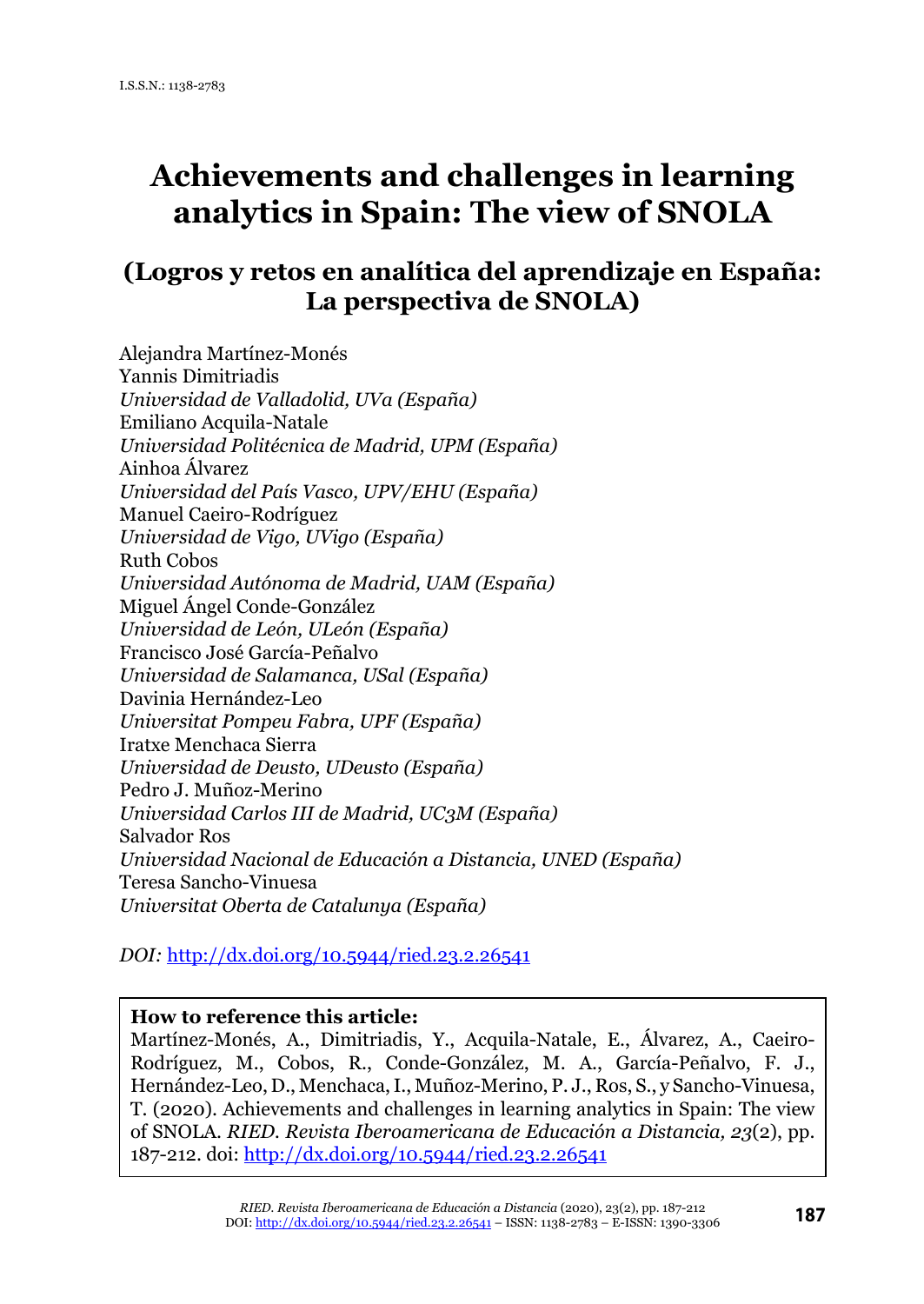#### **Abstract**

As in other research fields, the development of learning analytics is influenced by the networks of researchers that contribute to it. This paper describes one of such networks: the Spanish Network of Learning Analytics (SNOLA). The paper presents the research lines of the members of SNOLA, as well as the main challenges that learning analytics has to address in the next few years as perceived by these researchers. This analysis is based on SNOLA's archival data and on a survey carried out to the current members of the network. Although this approach does not cover all the activity related to learning analytics in Spain, the results provide a representative overview of the current state of research related to learning analytics in this context. The paper describes these trends and the main challenges, among which we can point out the need to adopt an ethical commitment with data, to develop systems that respond to the requirements of the end users, and to reach a wider institutional impact.

*Keywords:* groups and organizations; data processing; trend.

#### **Resumen**

Tal y como ocurre en otros campos de investigación, el desarrollo de la analítica del aprendizaje está influido por las redes de investigadores que contribuyen al mismo. Este artículo describe una de estas redes: la Red Española de Analítica de Aprendizaje (SNOLA). El artículo presenta las líneas de investigación de los miembros de SNOLA, así como los principales retos que la analítica del aprendizaje tiene que afrontar en los próximos años desde la visión de estos investigadores. Este análisis está basado en datos de archivo de SNOLA y en una encuesta realizada a los actuales miembros de la red. Aunque esta aproximación no cubre toda la actividad relacionada con analítica del aprendizaje en España, los resultados proporcionan una visión general representativa del estado de la investigación relacionada con analítica del aprendizaje en dicho contexto. El artículo muestra cuáles son estas tendencias y los principales retos, entre los que se encuentran la necesidad de adoptar un compromiso ético con los datos, desarrollar sistemas que respondan a las necesidades de los usuarios y alcanzar mayor impacto institucional.

*Palabras clave:* grupos y organizaciones; procesamiento de datos; tendencia.

Research in Information Science, as well as in many other disciplines, is enacted by intertwined networks of people and technology (Latour, 2005). Learning analytics (LA) as a research field illustrates this idea well, as it has witnessed a fast development, partially due to the intense work of different networks of researchers that have sustained it. The society for Learning Analytics Research (SOLAR) (Solar, 2020) is the most influential, bringing together researchers and actors related to LA across the globe. While creating SOLAR and with the aim of fostering research on LA at more local levels, several networks were founded at the beginning of the 2010's in different regions. Some of them started out as informal organizations of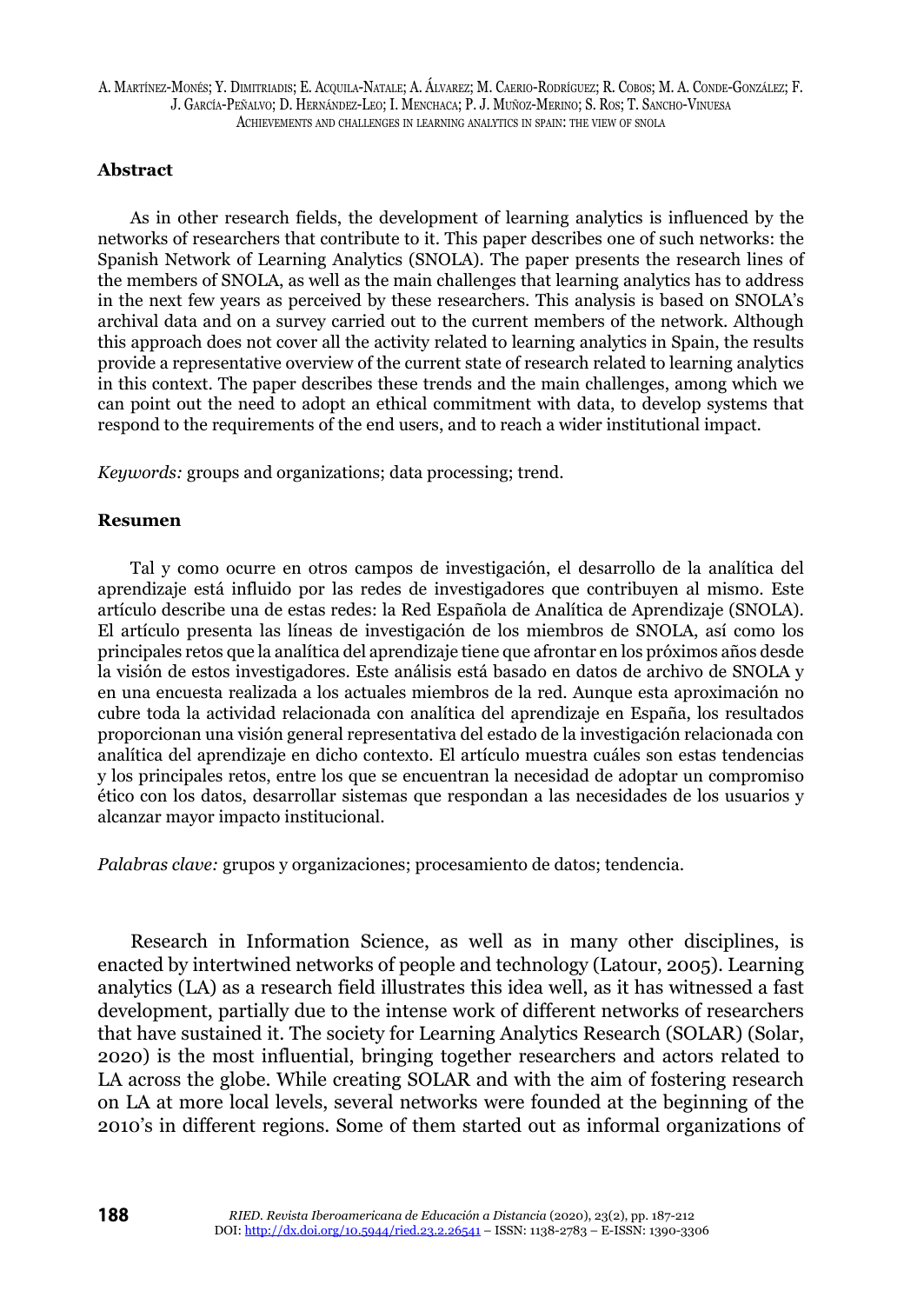people, whereas in some cases they were created on the basis of a founded project. One example of these officially recognized networks at the European level is the Learning Analytics Community Exchange (LACE) (LACE, 2020), which contributed with some outstanding work between the years 2015 and 2017 and is still active in connection with SOLAR.

In Spain a group of researchers working in the LA field formed the Spanish Network of Learning Analytics (SNOLA) (SNOLA, 2020) in 2013. This network was officially recognized in 2015 by the Spanish Government. In 2020 SNOLA has started a new period of activity as an officially recognized thematic network, with new groups that add more variety and quality to the network. Although SNOLA does not represent all the work being done in LA in Spain, it comprises a wide representation of groups. The description of the work done by its members provides a good picture of what is being done in LA research in Spain, in line with recent works providing a more general overview of the field (Papamitsiou, Giannakos, & Ochoa, 2020).

Scientific networks on specific areas can be developed at different levels, e.g. global/regional/national, or coming from other existing networks and societies. The analysis and study of the networks at different levels, origins or focuses may be relevant in order to understand the trends and challenges that are in the center of attention of these networks. This is especially relevant for the field of LA that emerged in the last ten years as a consequence of the interest of a number of researchers that were working in related research areas (i.e., Artificial Intelligence in Education, Computer Supported Collaborative Learning, Educational Data Mining, or Technology Enhanced Learning), each one of them with its own community behind. Although some studies have been undertaken in order to provide an overview of the global landscape in LA (Ferguson et al., 2016), it is still important to further analyze and understand the evolution, trends and challenges that are detected in an active network at a finer grain level (national).

This paper presents SNOLA: its motivation, goals, activities, and expected outcomes in the following years. It provides an overview of the work carried out by its members, giving a partial but meaningful panorama of current research and challenges of LA in Spain. This overview is based on archival information about the activity of the network in the past years and its working plan for the future. As a second contribution, the paper presents an outline of the challenges that should be faced by the LA research field in the next few years. The description of the activity of the groups and their vision of the challenges was collected through an open-ended survey that was filled out by the representative of each group in the network. Using this survey, we have collected the main research lines of each group related to LA, as well as the participants' view of the main challenges of the LA research field in the near future.

The structure of the paper is as follows. First, we describe SNOLA, its motivation and main goals, the activities it has carried out in the past and what impact is expected from the network in the future. Then, the research groups belonging to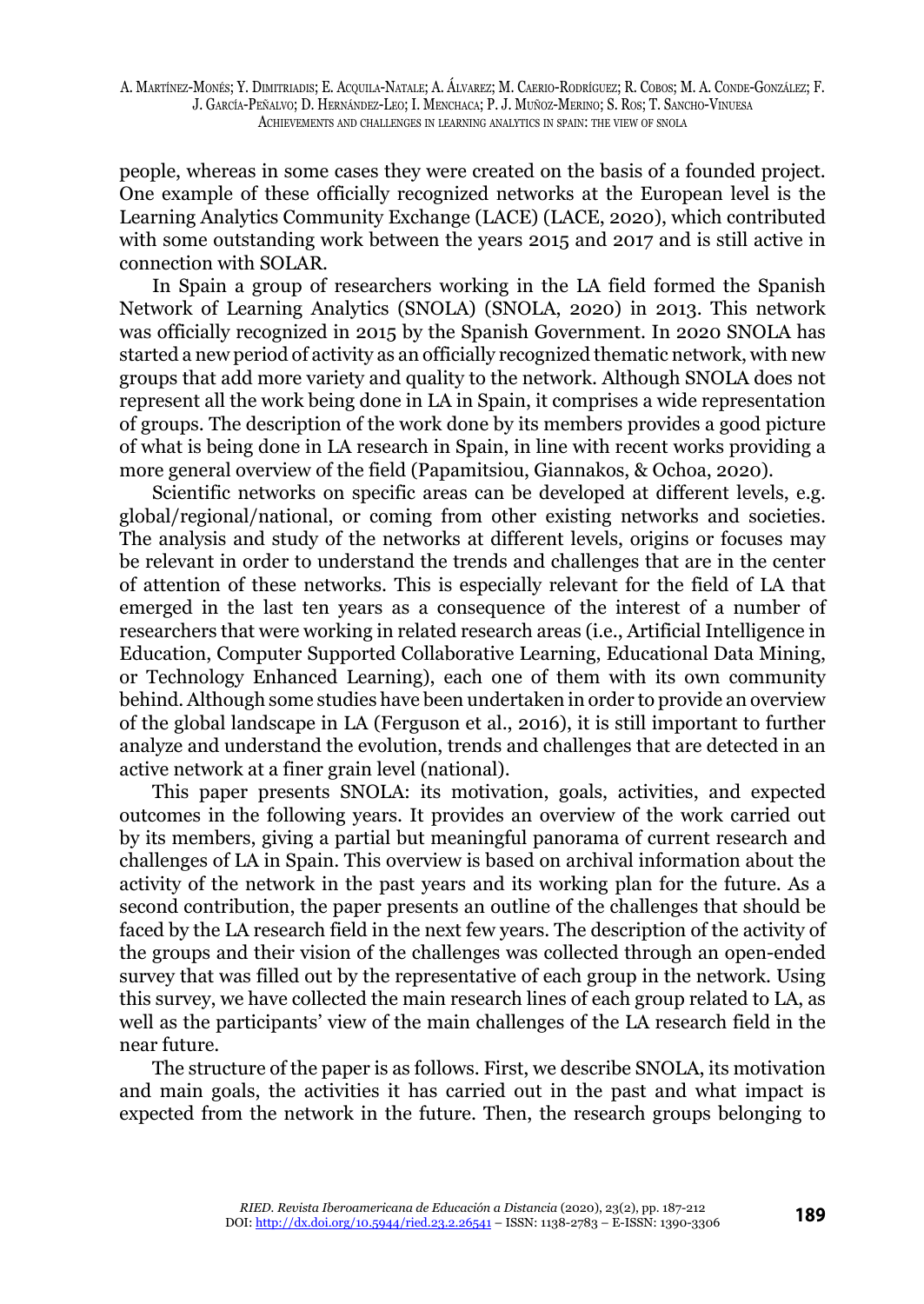SNOLA are introduced. Third, we describe the work done by its members in the last 5 years, followed by a summary and discussion of the main challenges for LA described by its members.

# **SNOLA – MOTIVATION AND ACTIVITIES**

Education is a key element in our society. Institutional reports by the European Commission (EC, 2016) have pointed out the potential of LA for the improvement of the quality of the European education system, but also the fact that many research questions and technical issues need to be solved to reach this goal. The need to face these issues has led the European Union to make a series of recommendations for the field of LA (Ferguson et al., 2016). One of these recommendations is the need for structured organizations to support the use of LA; the urgency of bringing together all relevant stakeholders to collect and analyze the evidence about the present and expected benefits of LA; and to identify the needs of the implied actors, especially students and teachers.

SNOLA appeared with the main aim to face these demands. It was established informally in 2013 by Spanish researchers interested in the interchange of knowledge and expertise in the area of LA. Its mission was to create synergies and explore possibilities of collaboration among them, as well as becoming a reference in the field of LA in Spain. SNOLA also aimed to promote the connection between Spanish researchers with other international networks in different regions of the world, including Latin America, Australia, US and Europe. The work of the network was reinforced by its official recognition as a Thematic Network of Excellence by the Spanish Government in 2015 and in 2020.

One of the main activities of the network since its creation has been the organization of scientific events that have served to disseminate the work of the network and to extend the connections to other researchers, both in Spain and at an international level. Since 2013, SNOLA has organized numerous events: the series of Learning Analytics Summer Schools, (LASI Spain) which have taken place annually since its first edition in 2013, in Madrid, up to its 2019 edition in Vigo (Caeiro-Rodríguez, Hernández-García, & Muñoz-Merino, 2019).

These networking activities have helped to extend the network to other forums, such as the events organized by the e-Madrid network, the organization of the special track on LA in the TEEM conference from 2013 (Conde-González & Hernández-García, 2013) to 2019 (Conde-González & Hernández-García, 2019), and the organization of the workshops WLA-CISTI and WAPLA. This intense activity has been possible due to the existence of the network itself. The communication and coordination channels set up by the SNOLA have facilitated to build up working teams to organize these events in a smooth and efficient fashion, which would have been not possible without the existence of the network.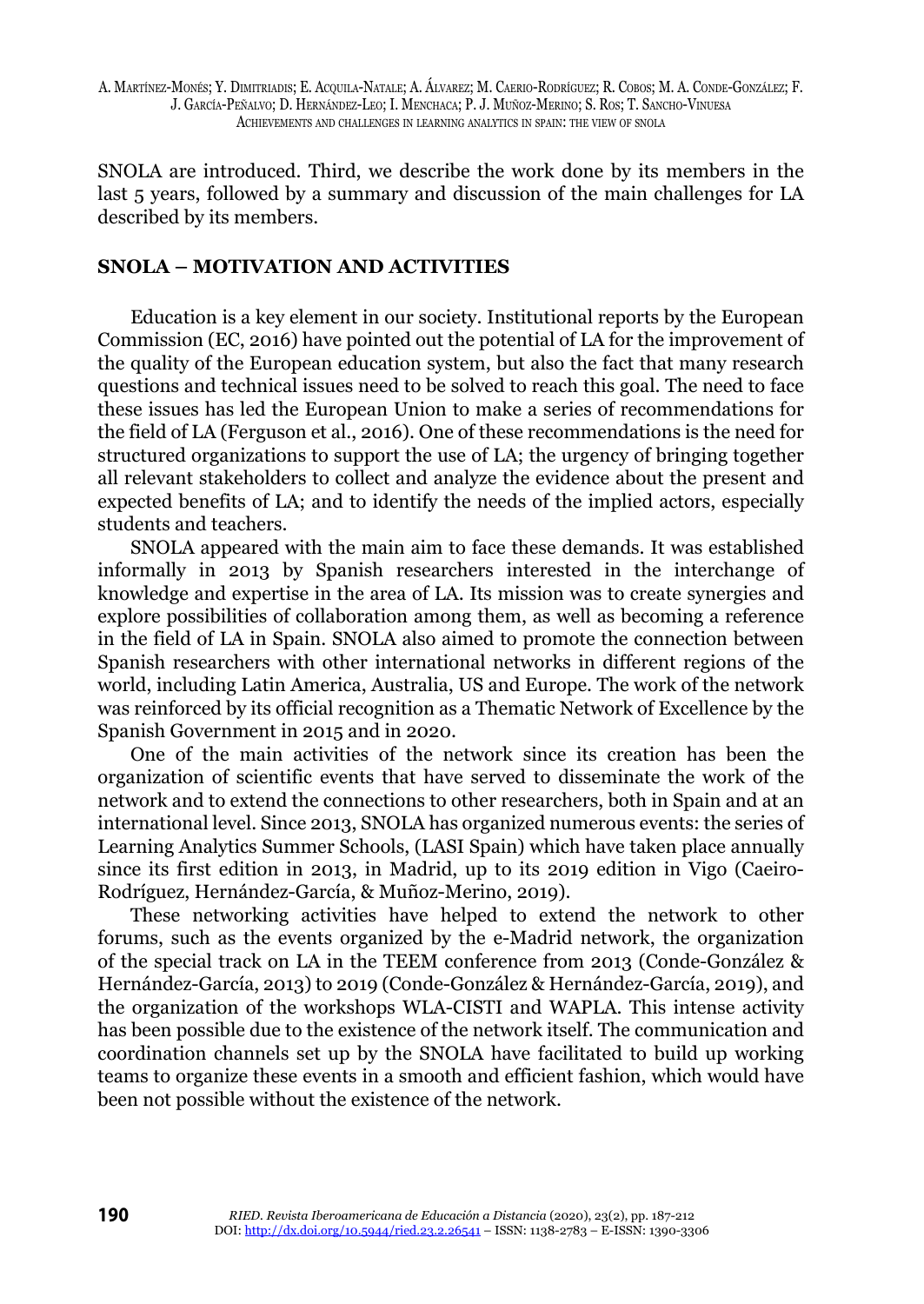The network has maintained contact with relevant researchers in the field of LA at the international level, who have offered webinars organized by the network, or have participated as keynote speakers at different editions of LASI and the special tracks on LA organized by SNOLA. These connections have materialized as well in the participation of some of the members of the network in international projects. For example, in Europe, the project SHEILA (Tsai et al., 2018) has worked in the deployment of LA policies at an institutional level. This project has had a continuation in Latin America with the project of Learning Analytics in Latin America (LALA, 2020)

Finally, it is interesting to note that the number of organizations (companies, public administrations, universities, educational institutions in general) and persons interested in the network goes beyond the list of the official members of SNOLA. The SNOLA webpage (SNOLA, 2020) has become a hub for information about LA in Spain, with news, resources, software, and publications that provide a good overview of the current state of research in the area in our context.

#### **SNOLA COMPONENTS**

Besides the networking and dissemination activities, the value and richness of the network is derived from the activity of its members. This section describes the groups that belong to SNOLA and the main research lines in which they are involved.

SNOLA, as an officially recognized thematic network, comprises 12 research groups, all of them belonging to different universities across Spain. These groups are summarized in Table 1, which includes a link to their URL. As it can be observed, most of its members come from a technological background, from pure Information Technology (IT)-related areas like Telematics Engineering, Computer Languages and Systems, Artificial Intelligence, and Computer Architecture; or applied areas, such as Didactics of Mathematics or Business Organization. Therefore, SNOLA as a whole has been traditionally more focused on technology-oriented contributions rather than other aspects which are also important (e.g. pedagogical, philosophical, etc.). This has been also the case with the wider LA field at an international level. However, the community is fully aware of the need to consider the ethical, social, and pedagogical issues raised by the domain in which these technological contributions are presented. The increasing weight of these issues in current discussions in the field points out to the need of a more interdisciplinary approach in the composition of the groups and of the network. A challenge of SNOLA is to attract researchers that come from social and pedagogical fields to collaborate closely with its members, in order to face the more global challenges posed nowadays in LA. These challenges are discussed more deeply in the following section.

Table 1 evidences a considerable experience in LA of the members of SNOLA, given the range of years in the field (from 5 to 20 years). Some of these groups were already working in research problems that are now considered as part of LA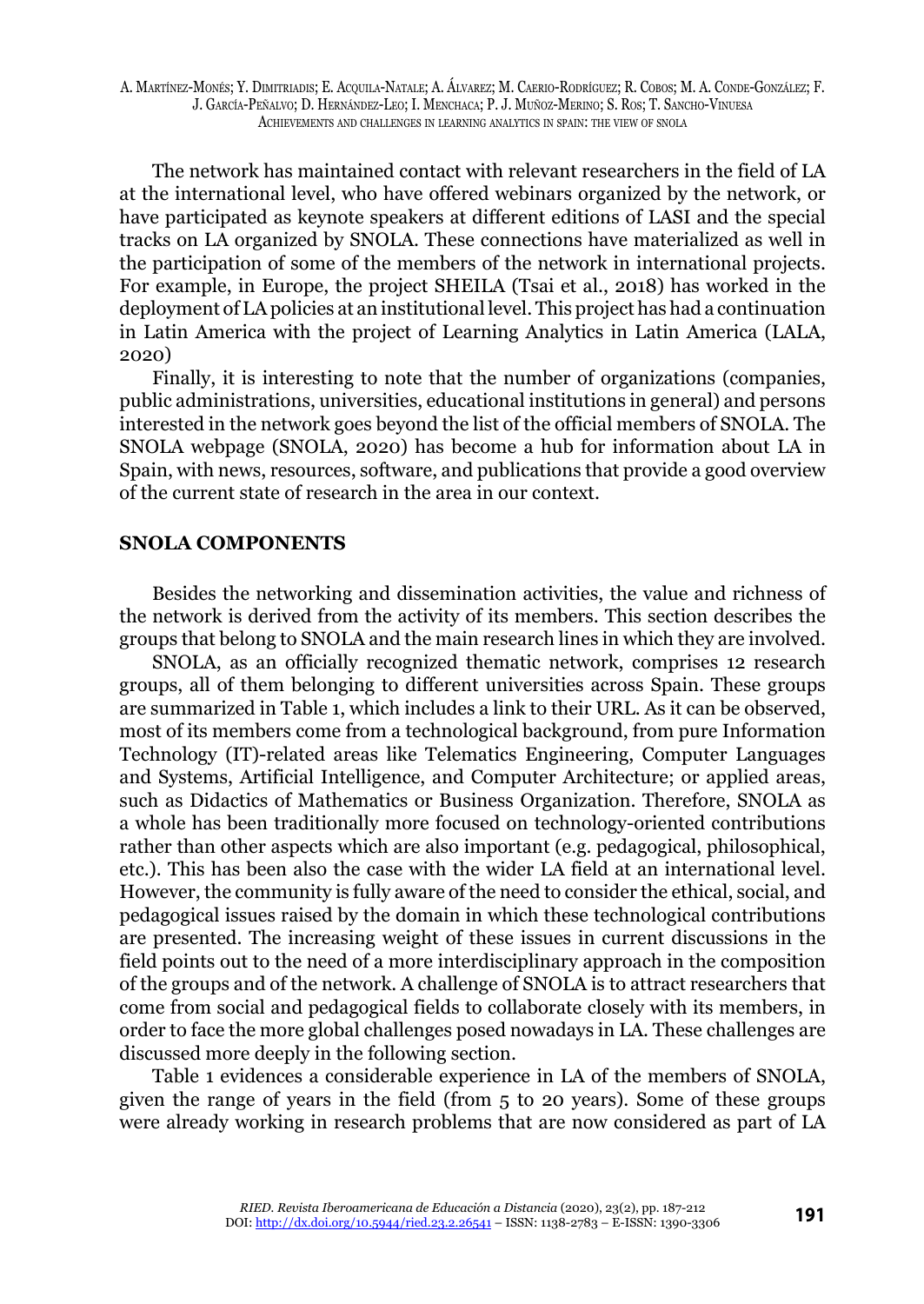years before the field was recognized as a separate research area with this name. This is explained by the fact that most of the groups that belong to SNOLA joined the specific LA field from a broader research field related to the use of computers in education, like e-learning, Technology Enhanced Learning (TEL), Computer Supported Collaborative Learning (CSCL), Educational Data Mining (EDM) or Artificial Intelligence in Education (AIED).

| <b>GROUP</b>                                                                                                              | <b>URL</b>                                                                                                                           | <b>Knowledge Area</b>                                                                                                                                      | <b>University</b> | <b>Years</b> in<br>the area |
|---------------------------------------------------------------------------------------------------------------------------|--------------------------------------------------------------------------------------------------------------------------------------|------------------------------------------------------------------------------------------------------------------------------------------------------------|-------------------|-----------------------------|
| BigDataLab                                                                                                                | http://bigdatalab.<br>scc.uned.es                                                                                                    | Architecture and<br><b>Computer Technology</b>                                                                                                             | <b>UNED</b>       | 5                           |
| Deusto<br>LearningLab                                                                                                     | http://dtlearning.<br>deusto.es                                                                                                      | New technologies<br>applied to Education                                                                                                                   | <b>UDeusto</b>    | 7                           |
| Group for Adaptive<br>Teaching-Learning<br>Environments<br>(GaLan)                                                        | https://galan.ehu.<br>eus/Galan                                                                                                      | <b>Computer Languages</b><br>and Systems                                                                                                                   | UPV/EHU           | 8                           |
| Grupo de<br>Herramientas<br><b>Interactivas</b><br>Avanzadas,<br>Advanced and<br><b>Interactive Tools</b><br>Group (GHIA) | http://vghia.<br>ii.uam.es/ghia                                                                                                      | Computer Science and<br>Artificial Intelligence /<br><b>Computer Languages</b><br>and Systems                                                              | <b>UAM</b>        | 7                           |
| <b>Telematics Systems</b><br>and Engineering<br>(GIST)                                                                    | https://bidi.<br>uvigo.es/es/<br>grupo/gist-grupo-<br><b>Telematics Engineering</b><br>de-ingenieria-<br>de-sistemas-<br>telematicos |                                                                                                                                                            | UVigo             | 7                           |
| Gradient Lab-<br>Group of Telematic<br>Applications and<br>Services (GAST)                                                | http://gradient.<br>gast.it.uc3m.es                                                                                                  | <b>Telematics Engineering</b>                                                                                                                              | UC <sub>3</sub> M | 17                          |
| GRoup of<br>Interaction<br>And e-Learning<br>(GRIAL)                                                                      | http://grial.usal.es                                                                                                                 | Computer Science and<br>Artificial Intelligence,<br><b>Computer Languages</b><br>and Systems,<br><b>Research Methods</b><br>and Assessment in<br>Education | <b>USal</b>       | 11                          |

#### Table 1. Description of the members of SNOLA\* .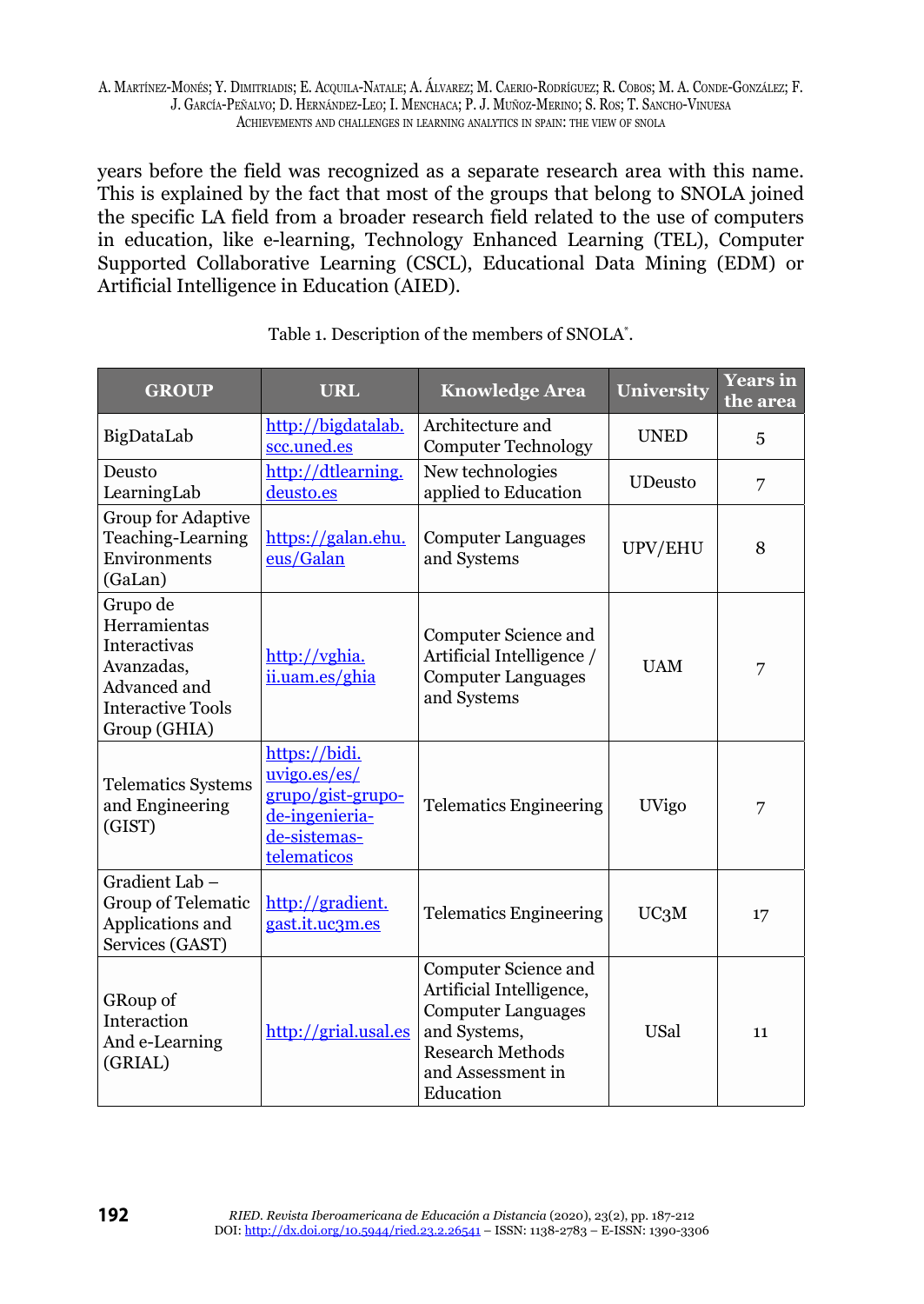| <b>GROUP</b>                                                                                                         | <b>URL</b>                       | <b>Knowledge Area</b>                                                                                                                     | University | <b>Years</b> in<br>the area |
|----------------------------------------------------------------------------------------------------------------------|----------------------------------|-------------------------------------------------------------------------------------------------------------------------------------------|------------|-----------------------------|
| Grupo de Robótica<br>- Robotics Group                                                                                | http://robotica.<br>unileon.es   | Architecture and<br>Computer Technology,<br><b>Computer Languages</b><br>and Systems,<br>Computer Science and<br>Artificial Intelligence, | ULeón      | 6                           |
| Intelligent and<br>Collaborative<br><b>Systems Group</b><br>(GSIC)                                                   | http://www.gsic.<br>uva.es       | Computer<br>Languages and<br>Systems, Telematics<br>UVa<br>Engineering,<br>Didactics and School<br>Organization                           |            | 20                          |
| <b>Learning Analytics</b><br>for Innovation<br>and Knowledge<br>Application in<br><b>Higher Education</b><br>(LAIKA) | http://laika.blogs.<br>uoc.edu   | Online mathematics<br>education, Computer<br>Science                                                                                      | <b>UOC</b> | 6                           |
| Research Group<br>on Interactive<br>and Distributed<br>Technologies for<br><b>Education (TIDE)</b>                   | https://www.upf.<br>edu/web/tide | <b>Telematics</b><br>Engineering, Computer<br>Science, Cognitive<br>Sciences                                                              | <b>UPF</b> | 6                           |
| Tecnologías de<br>la Información<br>para la Gestión<br>Empresarial (TIGE)<br>- IT for Business<br>Management         | http://tige.ior.<br>etsit.upm.es | Business Organization,<br><b>Computer Science</b>                                                                                         | <b>UPM</b> | 11                          |

\* For each member, the name of the Group, its URL, the knowledge area of its members, the university to which they belong, and the number of years working in LA and related areas previous to 2011

## **SNOLA LINES OF RESEARCH**

In order to provide an overview of the work done by the network, the groups reported their research lines in an internal survey, which was inspired by the classification of LA systems presented in Omedes (2018). A total of 34 distinct research lines were identified. For each research line, the following data has been collected: brief description; who is the main user of the system/functionality; educational level to which it has been applied/thought of; data sources and analysis techniques; the type of system (whether it is descriptive or prescriptive); and the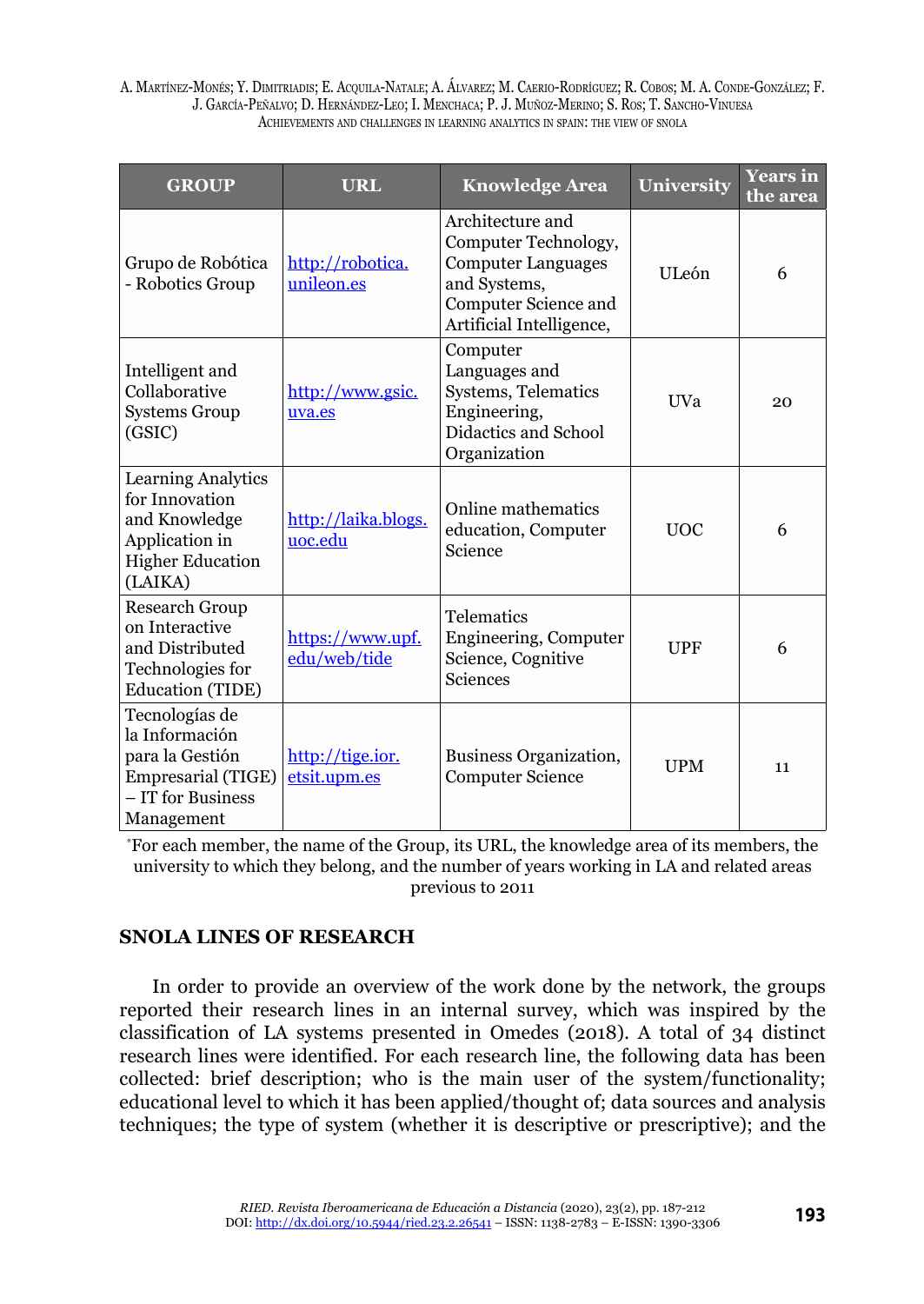main expected benefits of the system. Regarding this feature, we started with the four possible values suggested by Omedes (2018), and added three additional ones that emerged from the data provided by the partners. This set of categories are shown in Table 2, with a description of their meaning, the code we will use to refer to them in this section, and the number of research lines that were reported to fall under each research goal.

| Code          | <b>Expected benefit</b>                                                                         | <b>Description</b>                                                                                                                                       | <b>Num of lines</b> |
|---------------|-------------------------------------------------------------------------------------------------|----------------------------------------------------------------------------------------------------------------------------------------------------------|---------------------|
| <b>ILRP</b>   | Increase learner<br>retention and<br>performance                                                | Reduce dropout rates and increase<br>students' performance. Having the<br>right insights allow for performing<br>proactive tutoring and intervention.    | 26                  |
| <b>IQCCLE</b> | Improve the quality of<br>the content, the course or<br>the learning environment                | Discover content consumption<br>patterns, understand content quality<br>issues, and provide personalized<br>learning experiences (adaptive<br>learning). | 17                  |
| <b>PDS</b>    | Proactively drive success                                                                       | Identify and promote success factors<br>as well as understand students'<br>pathways leading to graduation<br>(curriculum design).                        | 11                  |
| ACE           | Allocate costs effectively                                                                      | Help in discovering which resources<br>work and which don't. Selective<br>investment strategies may be better<br>designed based on our analytics.        | 3                   |
| <b>IIL</b>    | Identify indicators for<br>learning                                                             | Define proxies for learning based on<br>data.                                                                                                            | 7                   |
| <b>CBLM</b>   | Create better learner<br>models                                                                 | Identify elements of the learner<br>model.                                                                                                               | $\overline{4}$      |
| <b>PRFA</b>   | Promote regulation,<br>formative assessment of<br>self-reflection about the<br>learning process | Show elements of learning to the<br>learner (or teacher) and enable their<br>reflection about learning.                                                  | 3                   |

#### Table 2. Categories and codes\*

\* Categories (and codes) used to describe the different research goals of a learning analytics system / functionality and how many times these goals were reported with a research line. The first four categories are the ones suggested by Omedes (2018). The categories in the last three rows emerged from the responses to the survey

The data reported by SNOLA members has been classified according to their similarities in a number of categories. This classification is not orthogonal: some of the research lines might belong to different categories, but we present them in only one of them, to make the description more clear and simpler to follow.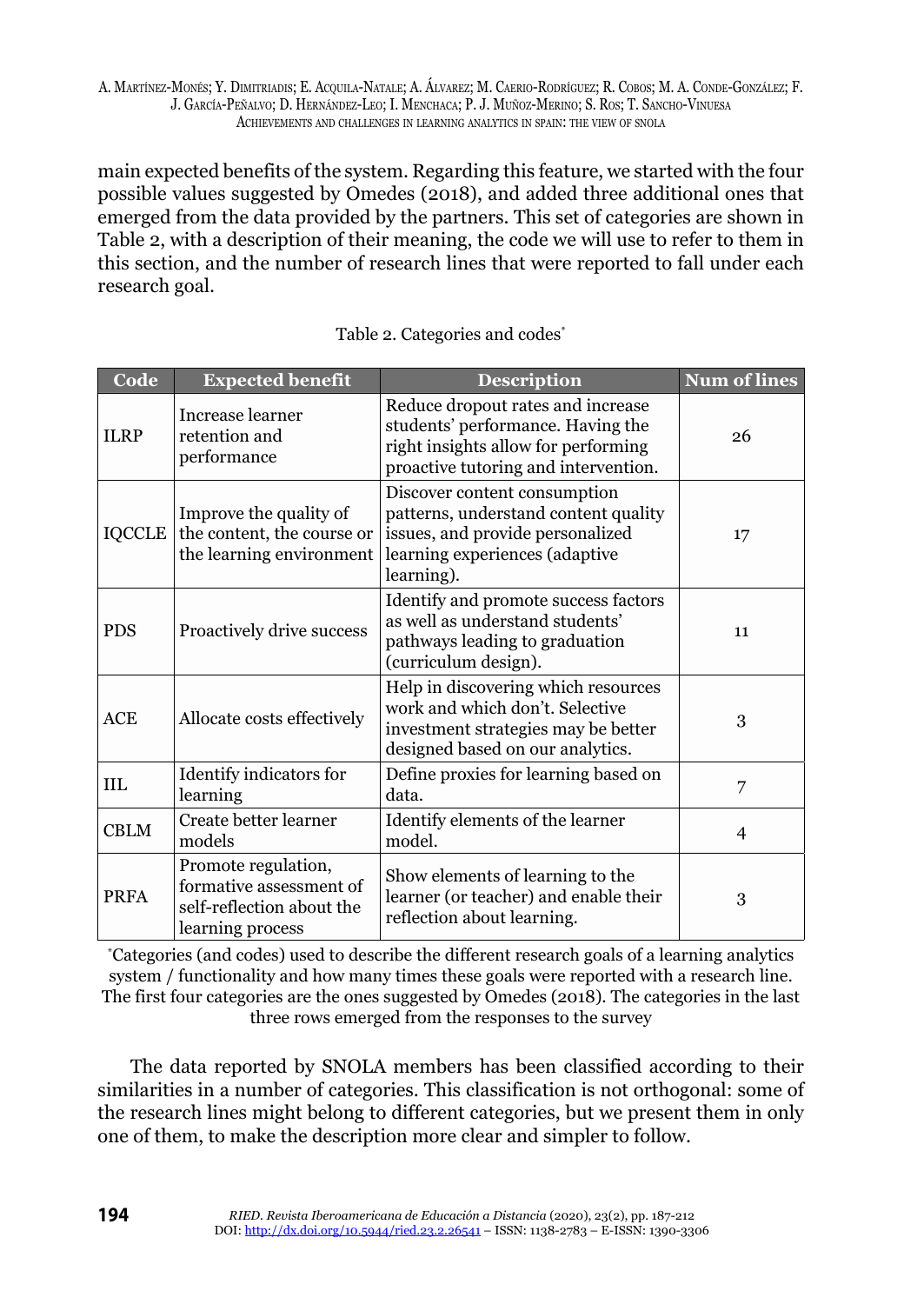#### **Predictive LA systems**

The first category is composed of predictive LA systems. Prediction of learning variables, such as students' performance or students at risk is one of the most well-known functionalities of LA applications (Peña-Ayala, 2018). It is therefore not surprising that it is the most frequently reported research line, with six lines (see Table 3). Some of these lines focus on the prediction of learning results and dropout in MOOCs (Moreno-Marcos et al., 2020; Cobos & Olmos, 2018), or on-line and blended courses (Martínez, Campuzano, Sancho-Vinuesa, & Valderrama, 2019; Agudo-Peregrina, Iglesias-Pradas, Conde-González, & Hernández-García, 2014). In general, these systems aim at deriving high-level indicators from the low-level data provided by the system logs (Alexandron, Ruipérez-Valiente, Chen, Muñoz-Merino, & Pritchard, 2017). One of such indicators is academic engagement (Bote-Lorenzo & Gómez-Sánchez, 2018). The users of these systems are students and teachers, who are expected to benefit from actionable information provided by the predictive systems. In some of the cases they also address managers in charge of the institutional learning environment, or researchers that aim at identifying indicators for learning (IIL) based on the low-level data provided by the system. In general, works related to prediction need a certain amount of data. For this reason, they are frequent in virtual learning contexts at scale, enacted on LMSs (like Moodle) or MOOCs, although other environments like version control systems are considered as well (Guerrero-Higueras, DeCastro-García, Rodríguez-Lera, Matellán, & Conde, 2019). As it can be expected, these research lines use different versions of predictive analysis techniques from artificial intelligence and machine learning. The main expected benefits from these research lines are to improve learner retention and performance (ILRP) as well as to improve the quality of the course content and the learning experience (IQCCLE).

| <b>Research</b><br>line                             | <b>Publication User(s)</b>          |           | Data<br>sources                                 | <b>Analysis</b><br>techniques                                                    | <b>Type</b> | <b>Expected</b><br>Benefit |
|-----------------------------------------------------|-------------------------------------|-----------|-------------------------------------------------|----------------------------------------------------------------------------------|-------------|----------------------------|
| Prediction<br>of learning<br>results and<br>dropout | (Moreno-<br>Marcos et al.,<br>2020) | S/<br>T/M | Students'<br>actions on<br>the system<br>(MOOC) | Random<br>Forest,<br>Regression,<br>Neural<br>Networks,<br><b>Decision Trees</b> | P           | ILRP,<br><b>IQCCLE</b>     |

|  | Table 3. Research lines in SNOLA* |  |  |  |  |
|--|-----------------------------------|--|--|--|--|
|--|-----------------------------------|--|--|--|--|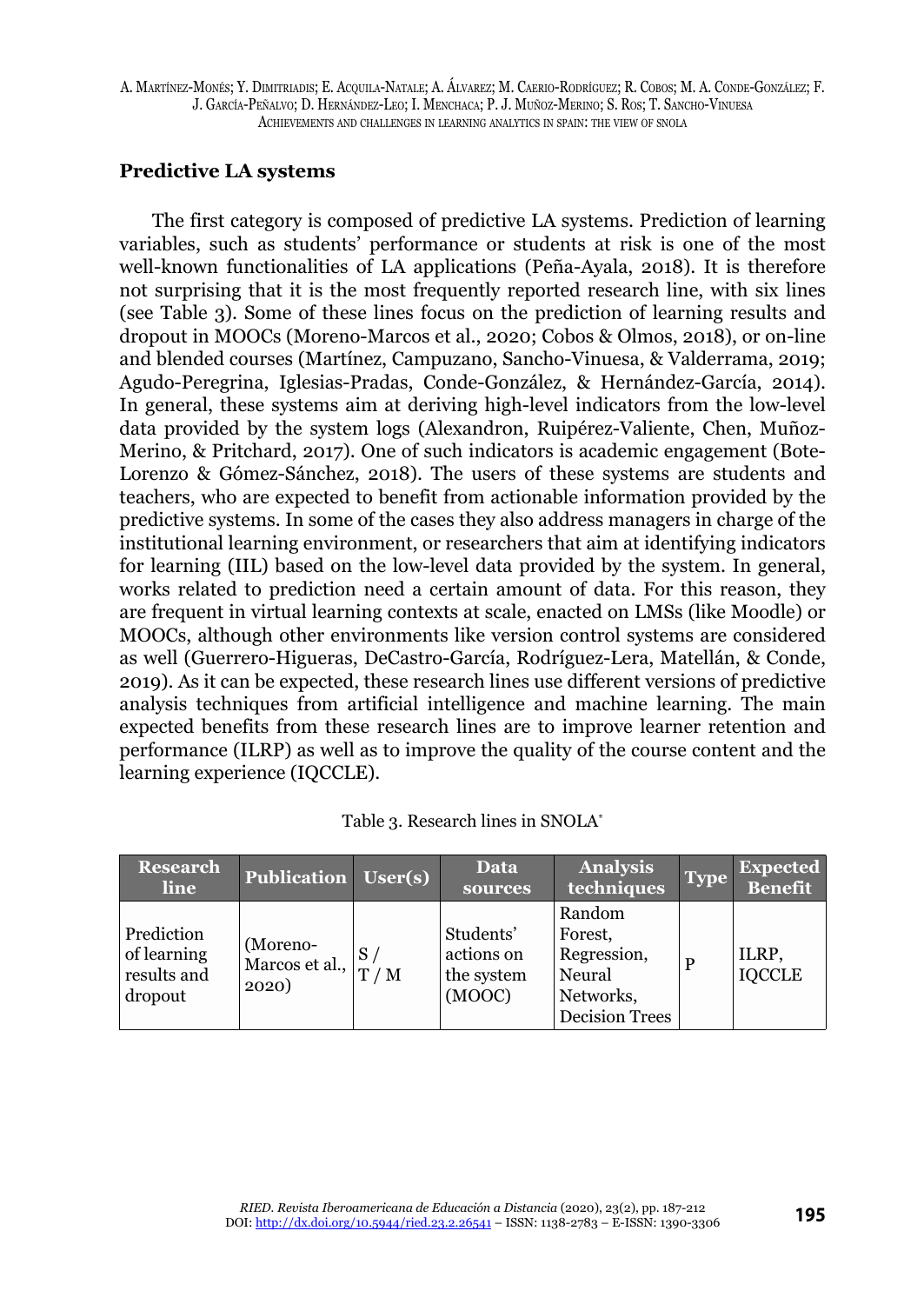| <b>Research</b><br>line                                                                                              | <b>Publication</b>                                 | User(s) | <b>Data</b><br>sources                                                    | <b>Analysis</b><br>techniques                                                         | <b>Type</b>  | <b>Expected</b><br><b>Benefit</b>  |
|----------------------------------------------------------------------------------------------------------------------|----------------------------------------------------|---------|---------------------------------------------------------------------------|---------------------------------------------------------------------------------------|--------------|------------------------------------|
| Prediction<br>of learning<br>results and<br>dropout                                                                  | (Cobos &<br>Olmos, 2018)                           | T/M     | Students<br>actions on<br>the system<br>(MOOC)                            | Predictive<br>analytics,<br>Machine<br>Learning,<br>Statistical<br>analysis           | $\mathbf{P}$ | ILRP, IIL,<br>CBLM,<br><b>PRFA</b> |
| Identification<br>of engineering<br>students at<br>risk                                                              | (Martínez et<br>al. 2019)                          | S/T     | Students<br>actions on<br>the system<br>(Moodle<br>and Virtual<br>Campus) | Predictive<br>analysis                                                                | P            | ILRP, PDS                          |
| Actionable<br>information<br>based on<br>prediction<br>of academic<br>engagement<br>in MOOCs                         | (Bote-<br>Lorenzo<br>& Gómez-<br>Sánchez,<br>2018) | S/T     | Students'<br>actions on<br>the system<br>(MOOC)                           | Feature<br>selection,<br>Machine<br>Learning                                          | $\mathbf P$  | ILRP,<br><b>IQCCLE</b>             |
| Analysis and<br>classification<br>of student<br>interaction<br>data with<br>prediction<br>purposes<br>(Interactions) | (Agudo-<br>Peregrina et<br>al., 2014)              | T/M/R   | Student<br>Activity<br>(Moodle log<br>data)                               | Log data<br>classification,<br>Regression                                             | ${\bf P}$    | ILRP,<br>IQCCLE,<br>IIL            |
| Educational<br>data mining                                                                                           | (Guerrero-<br>Higueras et<br>al., 2019)            | S/T     | Students<br>actions on<br>the system<br>(version<br>management<br>system) | ML                                                                                    | ${\bf P}$    | ILRP,<br><b>IQCCLE</b>             |
| Definition<br>of high-level<br>actionable<br>indicators<br>based on low<br>level data.                               | (Alexandron<br>et al., 2017)                       | S/T     | Students'<br>actions on<br>the system<br>(MOOC)                           | ML, Artificial<br>Intelligence<br>Techniques,<br>Semantic<br>modelling,<br>Heuristics | P            | ILRP,<br><b>IQCCLE</b>             |

\*Research lines in SNOLA related to the prediction of dropout and students' performance. Codes used: User(s): T/S/M /R/ID (Teachers/Students/Manager/Researchers/Instructional Designers); Type: D/P (Descriptive/Predictive); Expected Benefit: See Table 2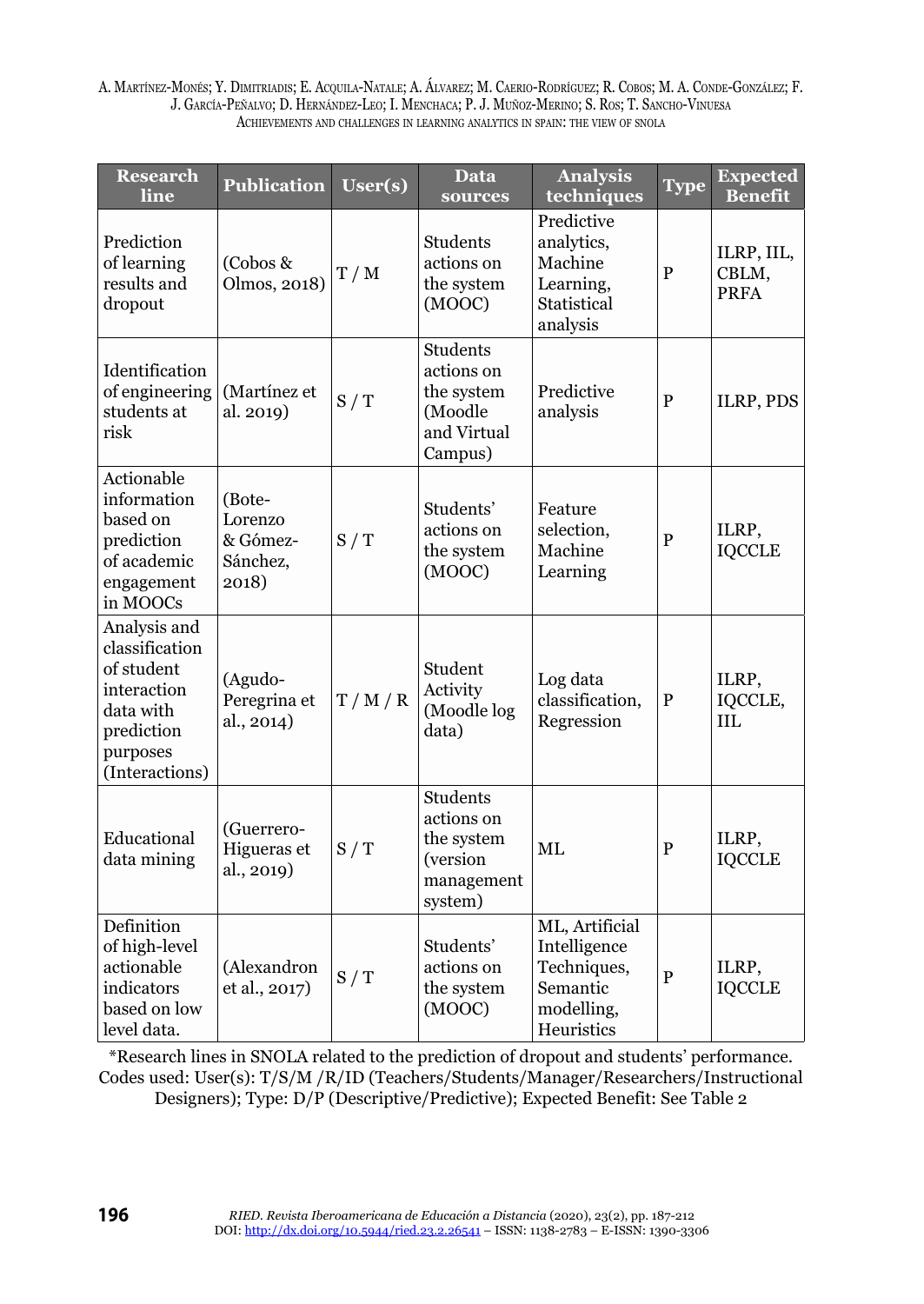# **Visual Analytics**

A second category of research lines frequent in SNOLA is visual analytics (see Table 4). The focus on data visualization is also reported by Peña-Ayala (2018) as a main functionality of LA systems. In SNOLA, the groups that work in this research line aim at providing dashboards oriented to teachers (Gómez-Aguilar, García-Peñalvo, & Therón, 2014), students (Tobarra et al., 2014) or both (Ruipérez-Valiente, Muñoz-Merino, Leony & Delgado Kloos 2015). These systems are generally aimed at providing dashboards with indicators derived from the log data, but some of them are oriented to more specific purposes, like the one by Chaparro-Peláez, Iglesias-Pradas, Rodríguez-Sedano and Acquila-Natale (2019), which aims at supporting peer- and self-assessment processes. Most of these systems have a descriptive nature, although some others combine descriptive and prescriptive objectives (Tobarra et al., 2014). Sometimes these systems are also designed with the aim of helping managers allocate costs effectively (Cobos, Gil, Lareo, & Vargas, 2016), besides other outcomes, such as helping teachers identify indicators for learning. These systems use techniques specific to visual analytics, sometimes supported by heuristics or descriptive statistics. Some of the reported research lines are currently focused on frameworks to facilitate the automatic generation of visualizations, like the system by Vázquez-Ingelmo, García-Peñalvo, and Therón (2019), to generate dashboards adapted to the needs of different types of users, or the one by Hernández-García and Suárez-Navas, (2017) oriented to the creation of graph data based on social network analysis.

| <b>Research</b><br>line                                  | <b>Publication</b>                        | User(s) | Data sources                                    | <b>Analysis</b><br>techniques | <b>Type</b> | <b>Expected</b><br>benefit |
|----------------------------------------------------------|-------------------------------------------|---------|-------------------------------------------------|-------------------------------|-------------|----------------------------|
| Visual<br>analytics of<br>eLearning<br>systems<br>(VeLA) | (Gómez-<br>Aguilar et al., $ T $<br>2014) |         | Students'<br>actions on the<br>VLE, Grades      | Visual<br>analytics           | D           | <b>ILRP</b>                |
| LA<br>Dashboards<br>for virtual<br>labs                  | (Tobarra et<br>al., 2014)                 | S       | Platforms logs                                  | Heuristics                    | D/P         | ILRP, PDS                  |
| Visual<br>Analytics<br>of students'<br>actions           | (Ruipérez-<br>Valiente, et<br>al., 2015)  | S/T     | Students'<br>actions on<br>the system<br>(MOOC) | Visual<br>analytics           | D           | ILRP,<br><b>IOCCLE</b>     |

Table 4. Research lines related to Visual Analytics (See codes are the same as the ones described in Table 3)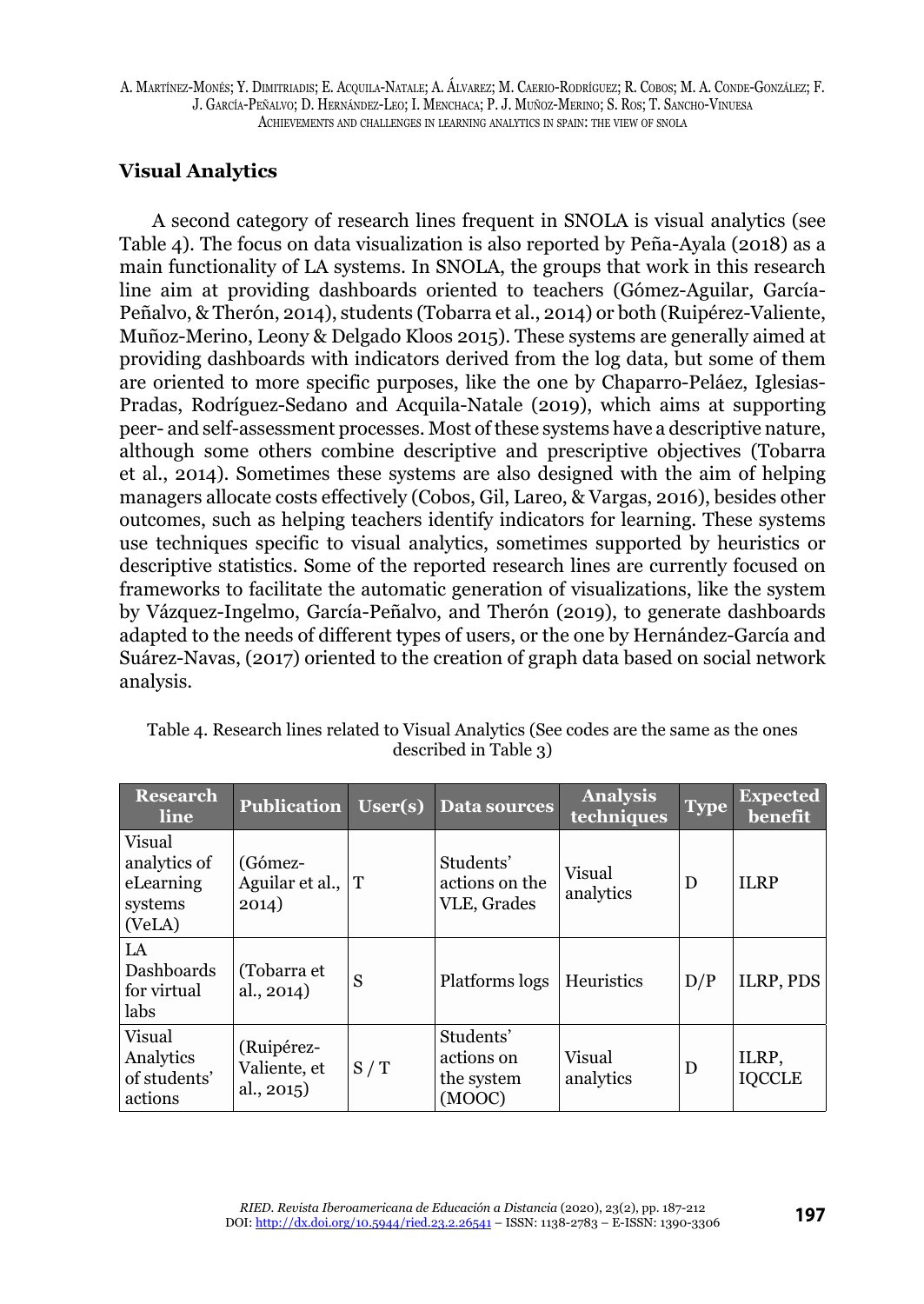| <b>Research</b><br>line                                                                                                    | <b>Publication</b>                                 | $\overline{\text{User}(s)}$ | <b>Data sources</b>                                                                                   | <b>Analysis</b><br>techniques                                              | <b>Type</b> | <b>Expected</b><br>benefit     |
|----------------------------------------------------------------------------------------------------------------------------|----------------------------------------------------|-----------------------------|-------------------------------------------------------------------------------------------------------|----------------------------------------------------------------------------|-------------|--------------------------------|
| LA<br>Dashboard<br>for MOOCs                                                                                               | (Cobos et al.,<br>2016)                            | T/M                         | Students'<br>actions on<br>the system<br>(MOOC),<br>grades,<br>demographics,<br>self-reported<br>data | Descriptive<br><b>Statistics</b>                                           | D           | PDS, ACE,<br><b>IIL</b>        |
| Visualization<br>of peer<br>and self-<br>assessment<br>data in<br>Moodle<br>(MWDEX)                                        | (Chaparro-<br>Peláez, et al.,<br>2019)             | T                           | Peer-<br>assessment<br>grades<br>(Moodle<br>Workshops)                                                | Visual<br>Analytics                                                        | D           | ILRP,<br>IQCCLE,<br><b>IIL</b> |
| Automatic<br>generation<br>of adapted<br>dashboards                                                                        | (Vázquez-<br>Ingelmo et<br>al., 2019)              | S/T/M<br>/ R                |                                                                                                       | Multi-<br>Dimensional<br>Analysis<br>(MDA),<br>Machine<br>Learning<br>(ML) | D           | ILRP,<br>IQCCLE,<br>PDS, ACE   |
| Graph<br>generation of<br>educational<br>data in<br>online<br>learning for<br>social<br>network<br>analytics<br>(GraphFES) | (Hernández-<br>García &<br>Suárez-<br>Navas, 2017) | T/M                         | Student<br>activity<br>(Moodle log<br>data-Forums)                                                    | Social<br><b>Network</b><br>Analysis, Data<br>visualization                | D           | ILRP,<br>IQCCLE,<br>III.       |

# **Support to active learning strategies**

The systems in the previous categories are based on distance learning and/or MOOCs, but LA is also used to promote other types of learning. Table 5 describes the lines of research related to this goal. These types of learning include collaborative learning (Amarasinghe, Hernández-Leo, & Jonsson, 2019); adaptive learning (Muñoz-Merino, Novillo & Delgado Kloos, 2018); peer feedback (Er, Dimitriadis, & Gaseviç, 2019); social learning (Claros, Cobos, & Collazos, 2015), and flipped classrooms (Rubio-Fernández, Muñoz-Merino, & Delgado Kloos, 2019). All these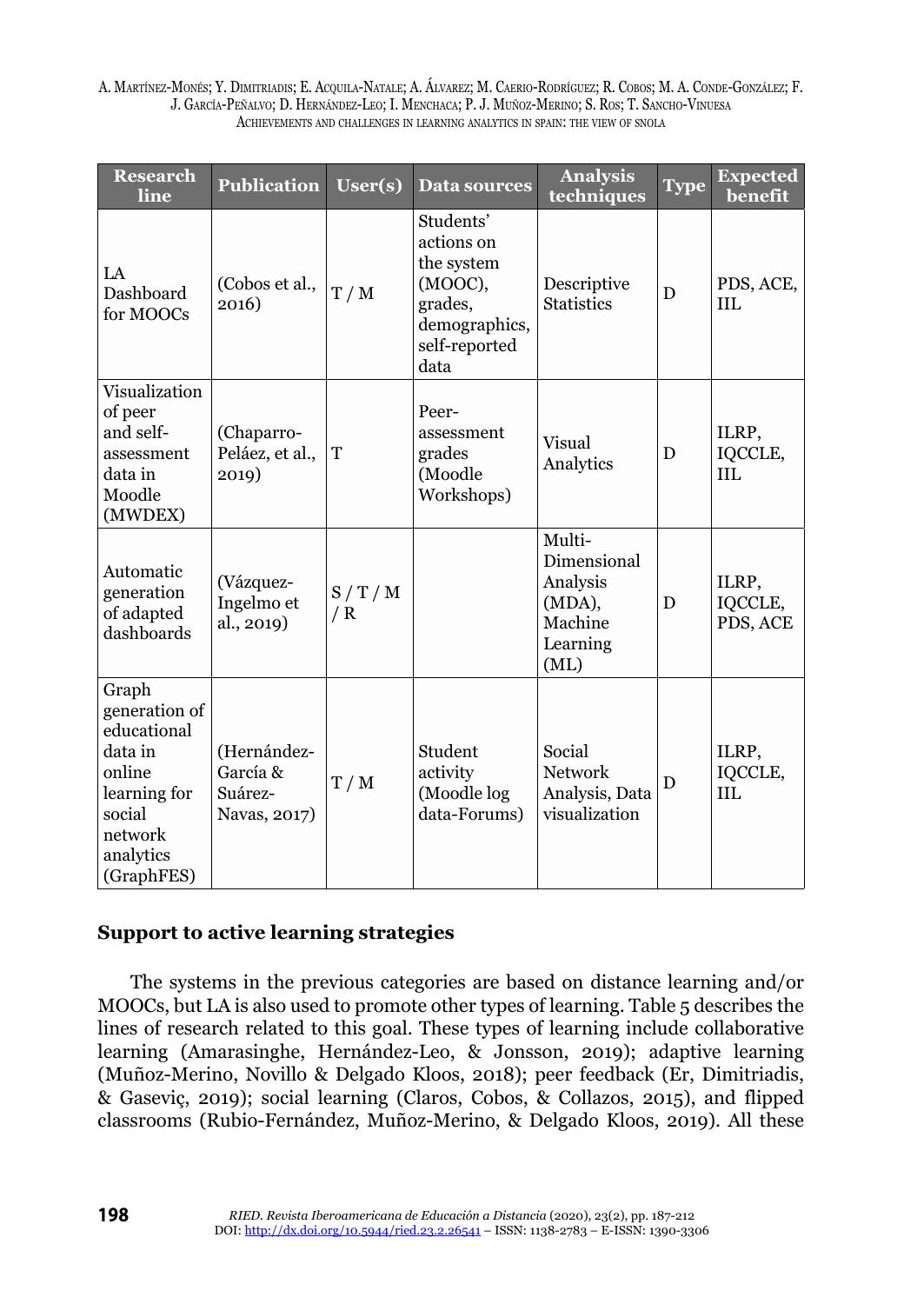proposals share their orientation for both teachers and students. In general, they are expected to improve learner retention and performance (ILRP); to proactively drive success (PDS), by analyzing the paths that make the students perform better and using this knowledge to make recommendations to the users; and at improving the quality of the course content and the learning experience (IQCCLE). In many cases, the results of the LA system are used to improve the learning design (LD) of the courses. This link between LA and LD is gaining momentum in the field of LA and may have higher impact in the upcoming years.

A slightly different approach related to this category is the one taken by Manso-Vázquez, Caeiro-Rodríguez and Llamas-Nistal, (2018) that aims at defining design criteria for self-regulated learning, including the definition of the traces that should be generated by these systems according to the xAPI specification.

| <b>Research</b><br>line                                                        | <b>Publication</b>                 | User(s) | Data<br>sources                                                                                                   | <b>Analysis</b><br>techniques                               | <b>Type</b> | Goal                   |
|--------------------------------------------------------------------------------|------------------------------------|---------|-------------------------------------------------------------------------------------------------------------------|-------------------------------------------------------------|-------------|------------------------|
| Orchestration<br>of<br>collaborative<br>learning<br>activities<br>(PyramidApp) | (Amarasinghe,<br>et al., 2019)     | S/T     | Actions on<br>PyramidApp:<br>progress in<br>the activity,<br>answers to<br>the tasks,<br>students'<br>discussions | ML,<br>descriptive<br>statistics,<br>data<br>visualization  | D P         | <b>ILRP PDS</b>        |
| Adaptive<br>learning<br>based on user<br>models                                | (Muñoz-<br>Merino et al.,<br>2018) | S/T     | Students'<br>actions on<br>the system<br>(Intelligent<br>Tutoring<br>Systems)                                     | Bayesian<br>networks,<br>rules, Item<br>Response<br>Theory. | P           | ILRP,<br><b>IQCCLE</b> |
| Support to<br>dialogic peer<br>feedback<br>(Synergy)                           | (Er et al.,<br>2019)               | S/T     | Students<br>actions on<br>the system,<br>content of<br>the feedback,                                              | Descriptive<br>statistics                                   | D           | <b>ILRP</b>            |
| Social learning<br>supported<br>by learning<br>analytics                       | (Claros et al.,<br>2015)           | S/T     | Students<br>actions on<br>the system<br>(content and<br>social)                                                   | SNA, CSCL                                                   | D           | IQCCLE,<br>PRFA        |

Table 5. Research lines related to the use of LA to support different types of online learning (see Table 3 for the description of the codes)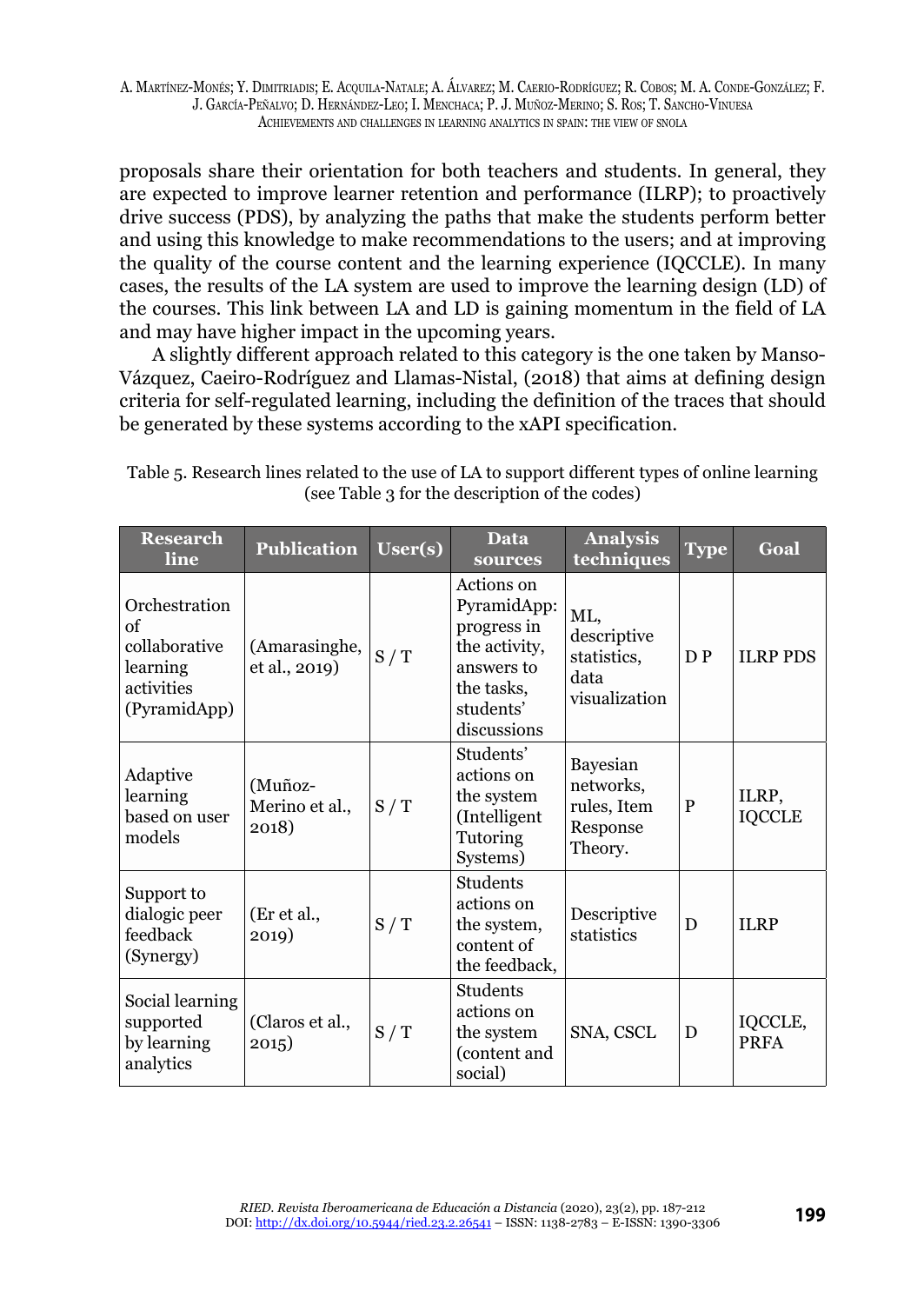| <b>Research</b><br>line                                                                | <b>Publication</b>                    | User(s) | Data<br>sources                                 | <b>Analysis</b><br>techniques                                                                     | <b>Type</b> | Goal                         |
|----------------------------------------------------------------------------------------|---------------------------------------|---------|-------------------------------------------------|---------------------------------------------------------------------------------------------------|-------------|------------------------------|
| Learning<br>analytics<br>to improve<br>Flipped<br>Classrooms                           | (Rubio-<br>Fernández et<br>al., 2019) | S/T     | Students'<br>actions on<br>the system<br>(SPOC) | Visual<br>analytics,<br>clustering,<br>adaptation<br>for<br>improving<br>the flipped<br>classroom | D           | <b>ILRP</b><br><b>IQCCLE</b> |
| Definition<br>of design<br>criteria for<br>self-regulated<br>learning<br>support tools | (Manso-<br>Vázquez, et al.,<br>2018)  | M       | xAPI profile                                    |                                                                                                   | D           | <b>CBLM</b>                  |

# **Learning analytics for Learning Design**

The fifth category recognizes the importance of the relation between learning design and LA in a different direction: using LA to support LD processes. This is the common goal of the two research lines reported in Table 6. The system by Michos, Hernández-Leo and Albó (2018) uses the actions on a social network for teachers to support learning design processes, while the line reported by Wiley, Dimitriadis, Bradford and Linn (2020) aims at developing a framework for developing and evaluating learning analytics for learning design.

Table 6. Research lines related to the use of LA to support learning design processes (see Table 3 for the description of the codes)

| <b>Research</b><br>line                                  | <b>Publication</b> User(s)                      |   | <b>Data</b><br>sources                                                                                              | <b>Analysis</b><br>techniques                                                                      | <b>Type</b> | Goal          |
|----------------------------------------------------------|-------------------------------------------------|---|---------------------------------------------------------------------------------------------------------------------|----------------------------------------------------------------------------------------------------|-------------|---------------|
| Support to<br>learning<br>design<br>processes<br>(ILDE2) | (Michos,<br>Hernández-<br>Leo, & Albó,<br>2018) | T | Actions on<br>ILDE2, (a)<br>kind of social<br>network for<br>teachers),<br>feedback on<br>teachers' and<br>students | Social<br><b>Network</b><br>Analysis<br>(SNA), data<br>visualization,<br>descriptive<br>statistics | D           | <b>IOCCLE</b> |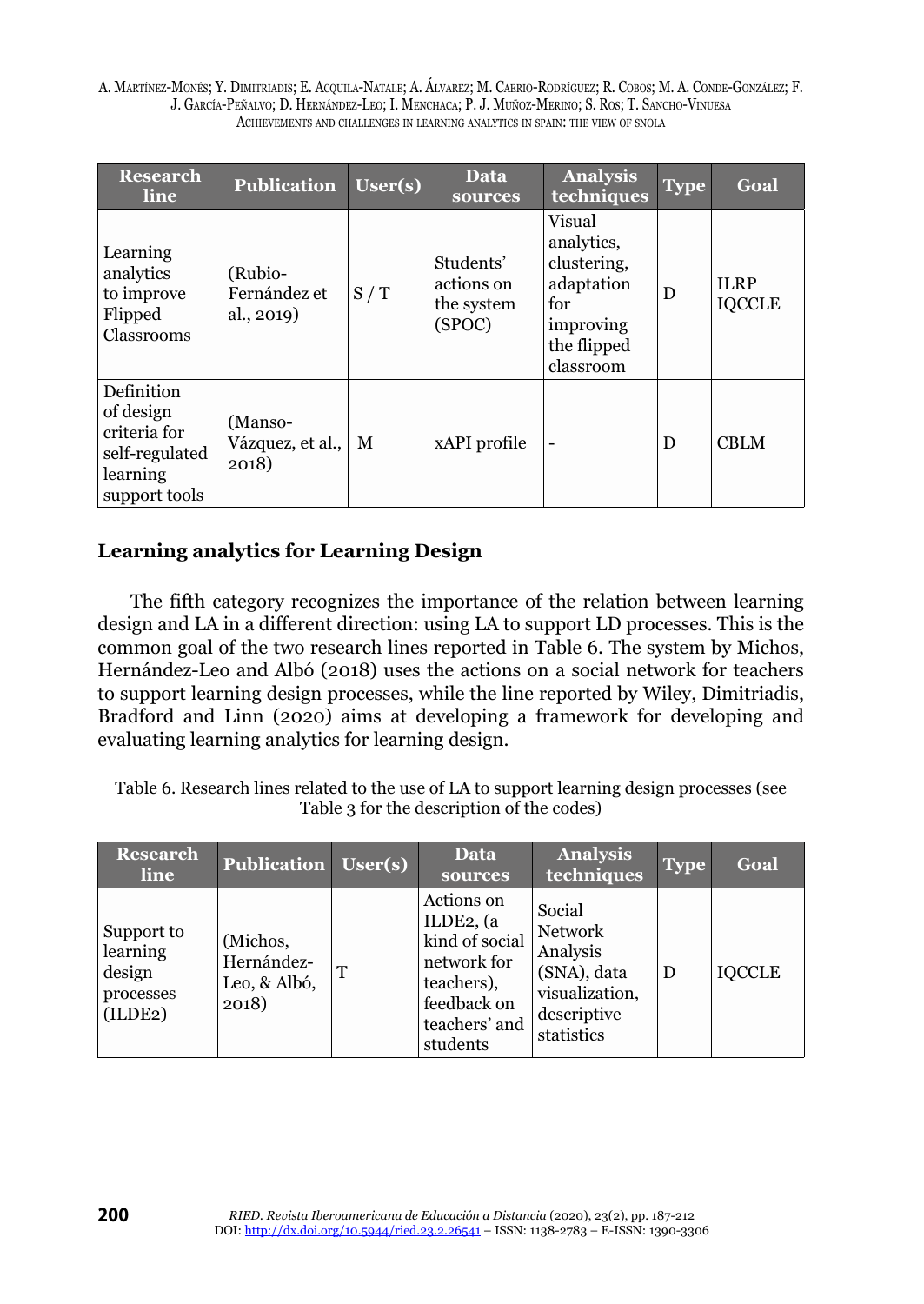| <b>Research</b><br>line                                                    | <b>Publication User(s)</b>                            |     | <b>Data</b><br>sources                                                                                                        | <b>Analysis</b><br>techniques | <b>Type</b> | Goal                         |
|----------------------------------------------------------------------------|-------------------------------------------------------|-----|-------------------------------------------------------------------------------------------------------------------------------|-------------------------------|-------------|------------------------------|
| Learning<br>analytics<br>for learning<br>design (OrLA,<br>T-Glade,<br>TAP) | (Wiley,<br>Dimitriadis,<br>Bradford, &<br>Linn, 2020) | T/R | <b>Students</b><br>actions on<br>the system<br>(WISE<br>science<br>inquiry<br>system);<br>submission<br>of results:<br>grades | TAP (an NLP<br>method)        | D           | <b>ILRP</b><br><b>IQCCLE</b> |

#### **Assessment support**

Assessment is a central aspect of learning. In response to this fact, some of the groups in SNOLA have devoted their work to this topic. The work by Villamañe, Larrañaga and Álvarez (2017) aims at supporting these processes by providing indicators to assist evaluators in adjusting their grades. Others have focused on supporting the assessment of 21st century skills (Menchaca Sierra, Guenaga, & Solabarrieta, 2018), some of them with a focus on workgroup assessment (Tobarra et al., 2017; Conde, Colomo-Palacios, García-Peñalvo, & Larrucea, 2018; Hernández-García, Acquila-Natale, Chaparro-Peláez, & Conde, 2018).

| Table 7. Research lines related to assessment (see Table 3 for the description of the codes) |  |  |
|----------------------------------------------------------------------------------------------|--|--|
|----------------------------------------------------------------------------------------------|--|--|

| <b>Research line Publication</b>                                                 |                             | User(s) | Data<br>sources                 | <b>Analysis</b><br>techniques                             | <b>Type</b> | Goal                      |
|----------------------------------------------------------------------------------|-----------------------------|---------|---------------------------------|-----------------------------------------------------------|-------------|---------------------------|
| Definition and<br>adjustment<br>of assessment<br>processes<br>(Ramon / TEA)      | (Villamañe et<br>al., 2017) | S/T/ID  | Students'<br>answers,<br>grades | Statistics,<br>Regression,<br>NNLS, Data<br>visualization | P           | IQCCLE,<br>PDS, ACE       |
| Learning<br>analytics for<br>the assessment<br>of 21st-century<br>skills         | (Menchaca et<br>al., 2018)  | S/T     | Grades                          | Heuristics                                                | P           | <b>PDS</b>                |
| Analysis of<br>Moodle logs for<br>decision making<br>and workgroup<br>assessment | (Tobarra et<br>al., 2017)   | S/T     | <b>MOOC</b><br>platform<br>logs | Heuristic                                                 | D           | ILRP, IIL,<br><b>CBLM</b> |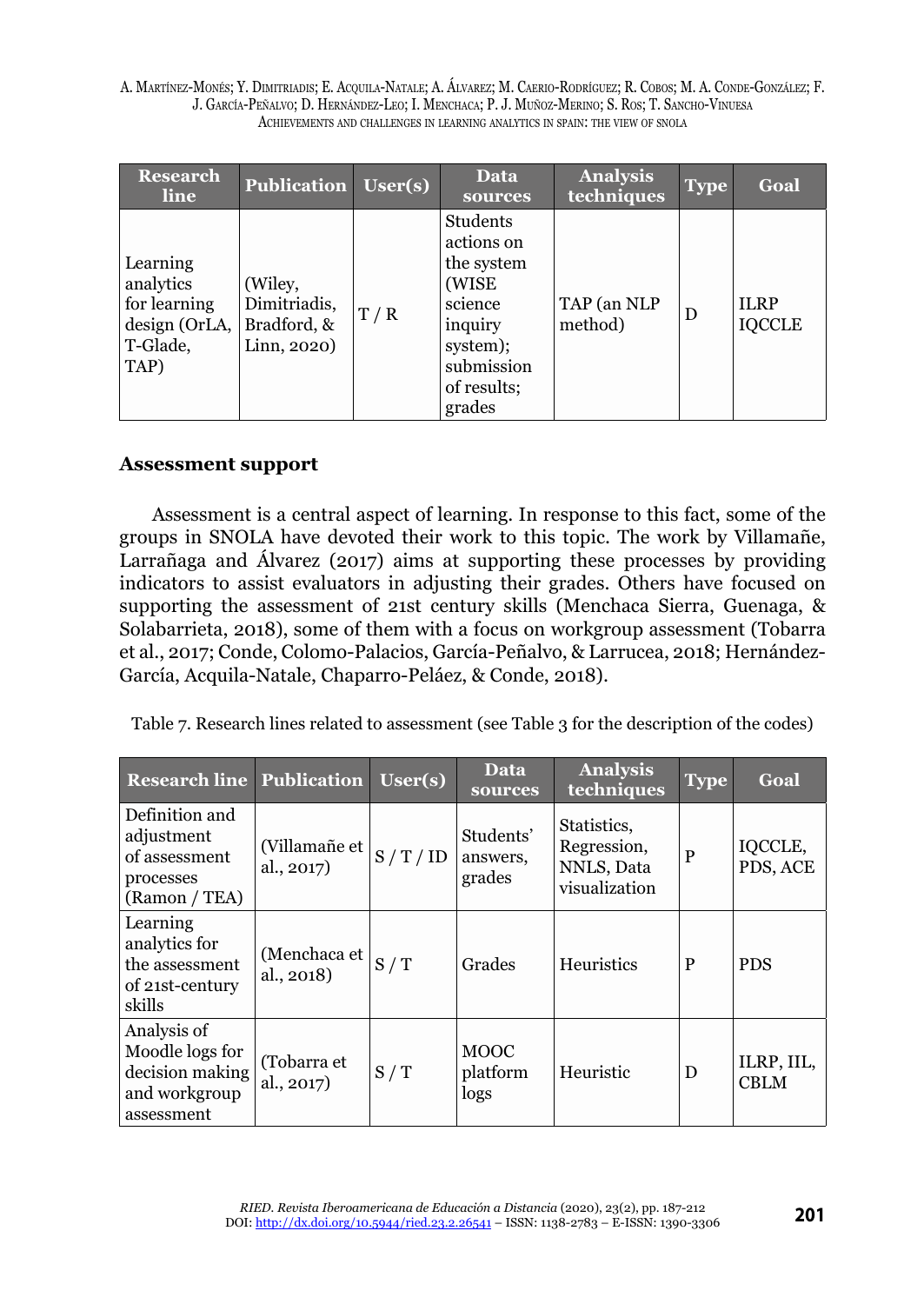| <b>Research line Publication</b>                                                                   |                                        | User(s) | Data<br>sources                                                     | <b>Analysis</b><br>techniques                  | <b>Type</b> | Goal                           |
|----------------------------------------------------------------------------------------------------|----------------------------------------|---------|---------------------------------------------------------------------|------------------------------------------------|-------------|--------------------------------|
| Workgroup<br>assessment                                                                            | (Conde et al.,<br>2018)                | S/T     | Students'<br>actions on<br>the system<br>(VLE)                      | Quantitative<br>analysis and<br>heuristics     | D           | ILRP, PDS                      |
| Measurement<br>and analysis<br>of teamwork<br>indicators<br>in online<br>education<br>(TeamworkRM) | (Hernández-<br>García et al.,<br>2018) | ١T      | Students'<br>actions<br>(Moodle)<br>log data-<br>Forums &<br>wikis) | Data<br>classification<br>(ETL),<br>Regression | D<br>P      | ILRP,<br>IQCCLE,<br><b>IIL</b> |

# **Multimodal and contextual data**

One of the challenges in LA is to improve the quality of the data used to derive indicators. In this order, one category of the research works reported in this study is devoted to the definition of new data sources for LA (see Table 7). These works explore the use of human-generated data like grades (Villamañe, Alvarez, & Larrañaga, 2020) or information provided by teachers in the learning design (Rodríguez-Triana, Martínez-Monés, Asensio-Pérez, & Dimitriadis, 2015); biometric signals captured with sensors (de Arriba-Pérez, Caeiro-Rodríguez, & Santos-Gago, 2018); or multimodal data including both self-reported and sensor-based data (Vujovic & Hernández-Leo, 2019). Some of these works are exploratory, and are aimed at identifying indicators for learning based on new data sources or at defining better learner models.

Table 8. Research lines related to the use of multimodal data and/or context-aware data (see Table 3 for the description of the codes)

| <b>Research</b><br>line                                                                | <b>Publication</b> User(s)       |     | Data<br>sources | <b>Analysis</b><br>techniques                                 | <b>Type</b> | Goal      |
|----------------------------------------------------------------------------------------|----------------------------------|-----|-----------------|---------------------------------------------------------------|-------------|-----------|
| Students<br>monitoring<br>in blended<br>learning<br>environments<br>(CASA,<br>AdESMuS) | (Villamañe et $\vert$ al., 2020) | S/T | Grades          | Statistics,<br>Linear<br>Regression,<br>Data<br>visualization | D           | ILRP, PDS |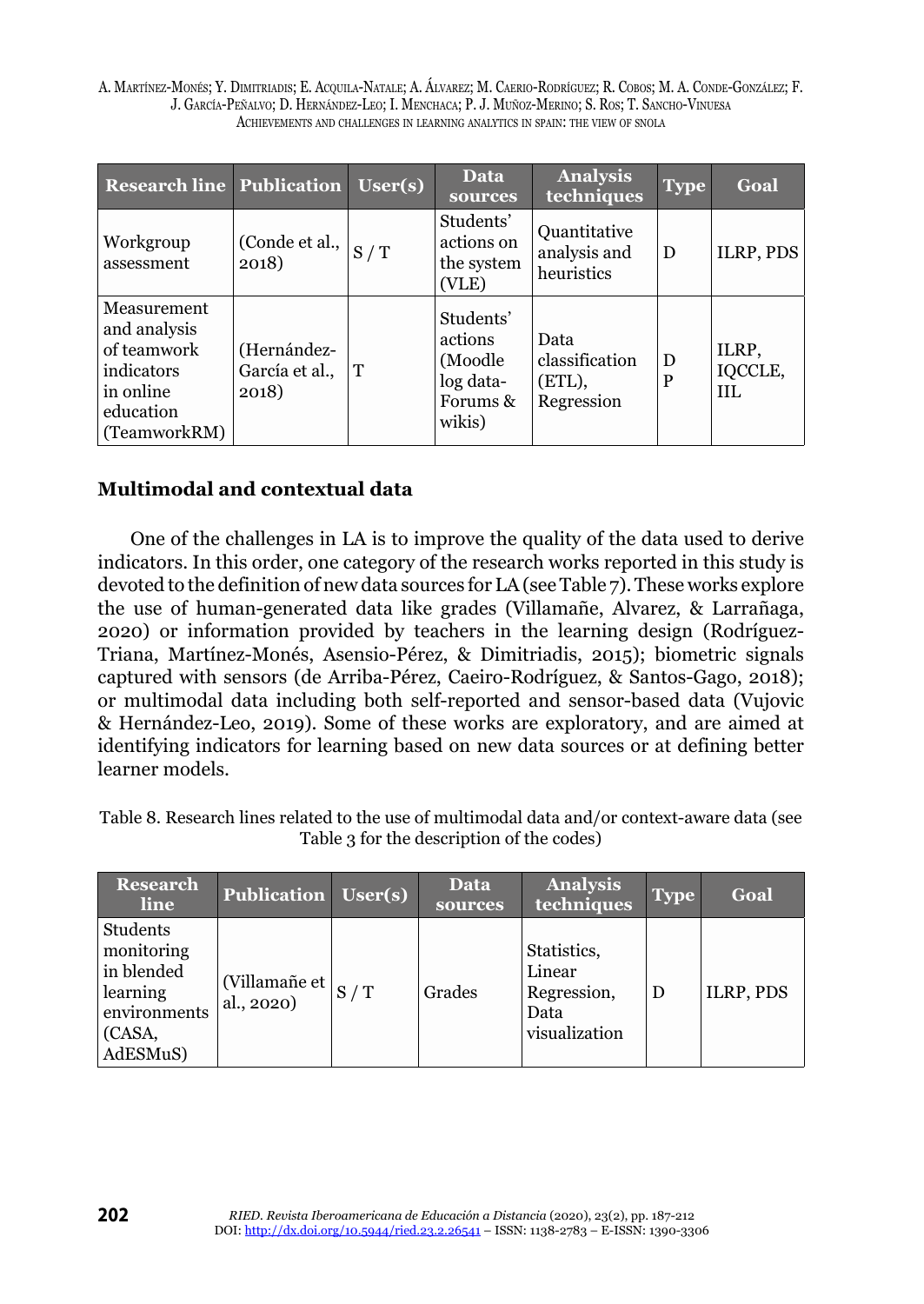| <b>Research</b><br>line                                                         | <b>Publication</b>                     | User(s) | Data<br>sources                                                                                                  | <b>Analysis</b><br>techniques | <b>Type</b> | Goal             |
|---------------------------------------------------------------------------------|----------------------------------------|---------|------------------------------------------------------------------------------------------------------------------|-------------------------------|-------------|------------------|
| Multimodal<br>learning<br>analytics<br>of f2f<br>collaborative<br>learning      | (Vujovic &<br>Hernández-<br>Leo, 2019) | T/R     | Multimodal<br>data.<br>motion<br>capture,<br>EDA,<br>sound,<br>students'<br>self-<br>reported<br>data            | ML, statistic<br>analysis     | D           | <b>IQCCLEIIL</b> |
| Use of<br>wearables<br>to estimate<br>levels of<br>stress and<br>sleep quality. | (de Arriba-<br>Pérez et al.<br>2018)   | S       | <b>Biometric</b><br>signals                                                                                      | ML                            | D           | <b>CBLM</b>      |
| Design-aware<br>learning<br>analytics<br>(GLUE!-<br>CASS,<br>Glimpse)           | (Rodríguez-<br>Triana et al.<br>2015)  | T       | Students<br>actions on<br>the system<br>(DLE), data<br>from the<br>learning<br>design, self-<br>reported<br>data | Heuristics                    | D           | ILRP,<br>PRFA    |

### **Emotion and sentiment analysis**

One of the ways to design improved learner models is the capability to model emotions. A group of research lines is devoted to this goal (see Table 9). For example, some of the works reported perform sentiment analysis on data taken from the posts of students in forums (Ros et al., 2017) or the actions of the students in MOOCs and MOOC contents (Cobos, Jurado, & Blázquez-Herranz, 2019). Another approach is the one taken by Ruiz, Urretavizcaya, Rodríguez and Fernández-Castro (2018) who modeled emotions based on self-reported data.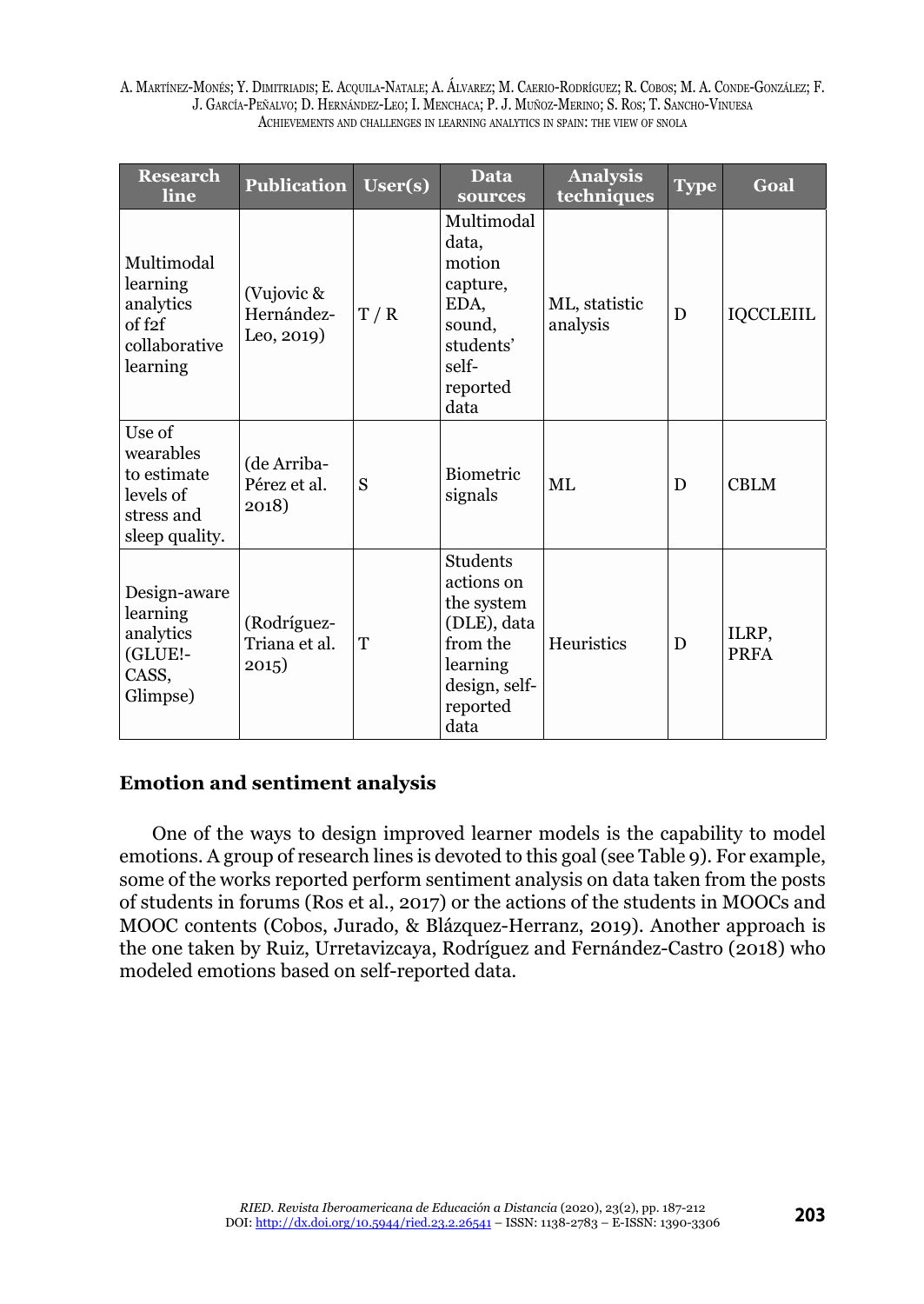| Table 9. Research lines related to emotion modelling and sentiment analysis data (see Table |  |
|---------------------------------------------------------------------------------------------|--|
| 3 for the description of the codes)                                                         |  |

| <b>Research</b><br>line                                                                  | <b>Publication</b>      | User(s) | Data<br>sources                                                               | <b>Analysis</b><br>techniques                                                                     | <b>Type</b> | Goal                     |
|------------------------------------------------------------------------------------------|-------------------------|---------|-------------------------------------------------------------------------------|---------------------------------------------------------------------------------------------------|-------------|--------------------------|
| Social and<br>sentiment<br>analysis                                                      | (Ros et al.,<br>2017)   | S/T     | Forum<br>messages                                                             | <b>Heuristics</b>                                                                                 | D           | <b>ILRP</b>              |
| Academic<br>success<br>prediction<br>based on<br>emotion<br>modelling<br>(PresenceClick) | (Ruiz et al.,<br>2018)  | S/T     | Sensors,<br>self-reported<br>emotions                                         | Transition<br>matrix,<br><b>Decision</b><br>trees, Data<br>visualization                          | P           | ILRP, PDS                |
| Sentiment<br>Analysis                                                                    | (Cobos et al.,<br>2019) | T/M     | Student.<br>actions on<br>the system<br>$(MOOC)$ ,<br><b>MOOC</b><br>contents | Descriptive<br>analytics,<br>Natural<br>Language<br>Processing<br>(NLP),<br>Sentiment<br>Analysis | D           | ILRP,<br><b>IQCCLPDS</b> |

A final research line is related to the definition of frameworks for the adoption of LA, enacted by the participation of one of the groups in the projects SHEILA (Tsai et al., 2018) and LALA. Both projects deal with one of the challenges posed to LA at a national and international level: institutional adoption of LA. The following section deals with this and other challenges for LA in the context of SNOLA.

# **MAIN CHALLENGES TO LA IN SPAIN FROM THE PERSPECTIVE OF SNOLA**

One of the missions of SNOLA is to identify the research challenges that should drive the attention of the research and development in the field for the next few years. In the survey used for this study, the members of the network were asked to identify the main challenges faced by the LA field. A total of 36 challenges were identified by the respondents. The answers were analyzed and clustered around main topics. This section provides a brief summary of their responses.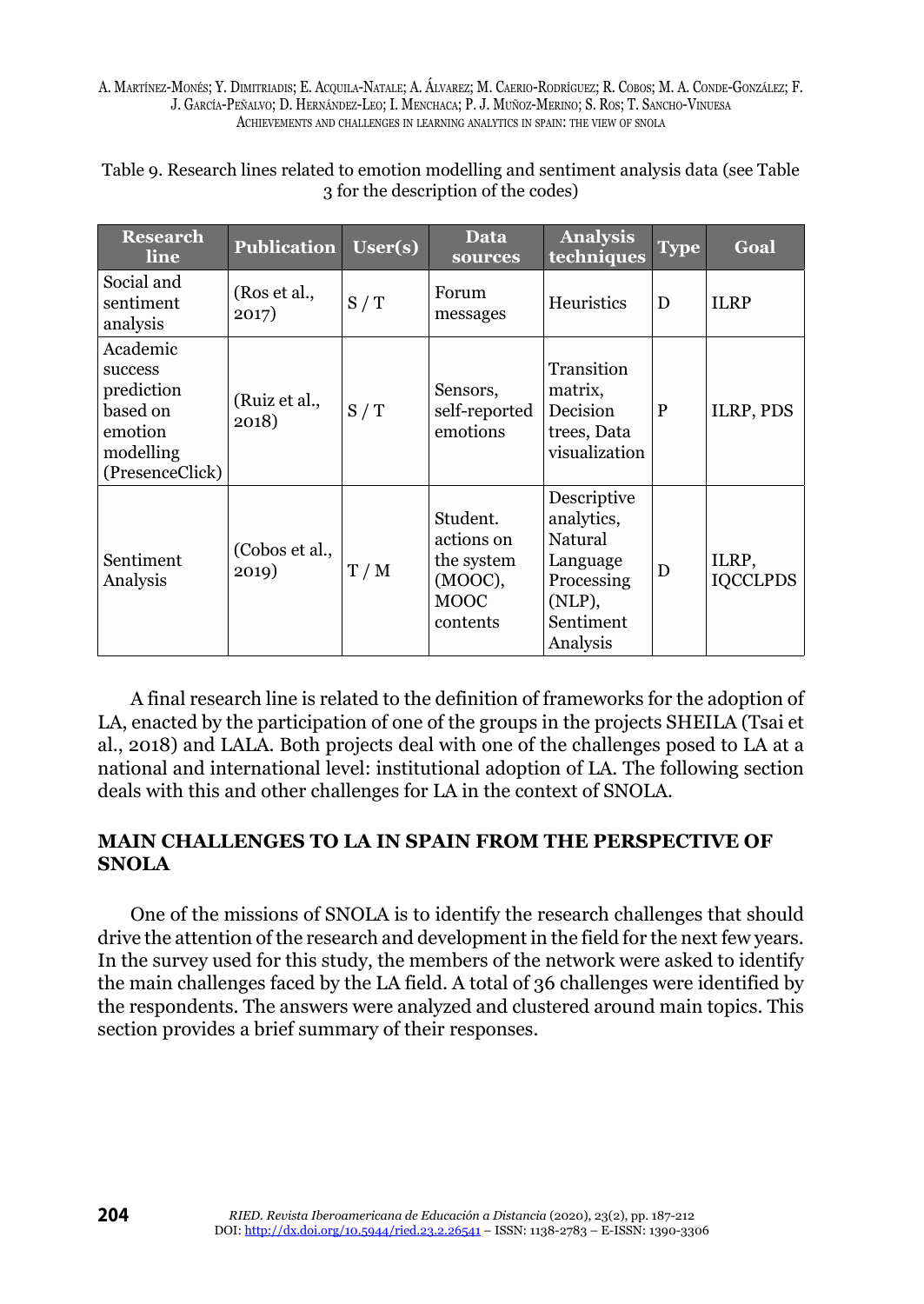Table 10. Main categories of challenges identified from the responses to the survey, and the frequency of the responses that could be attributed to that category

| <b>Type of challenge</b>                        | <b>Frequency</b> |
|-------------------------------------------------|------------------|
| Ethical, privacy and security issues            |                  |
| Increase adoption by end users                  | 8                |
| Quality of the process and the results          | 6                |
| Personalization / Adaptation / Interoperability | 5                |
| Pedagogical challenges                          | 5                |
| Apply LA at an institutional level              | 5                |

- **Ethical, privacy and security issues were among the issues most frequently mentioned.** Overall, the survey shows that there is a strong concern about the need for an ethical commitment with the data by the researchers working in LA. There is a common understanding that our work has to comply with the new regulations about data protection –e.g. the General Data Protection Regulation (EU, 2016)–, and that all stakeholders need more training and tools to address this need (Drarschler & Greller, 2016). This is a global challenge in LA at an international level (Slade & Prinsloo, 2013), but it has local implications, related to national-level regulations and the ways that local users (individuals, schools, universities) in our context are (or are not) developing procedures to deal with ethical and data privacy and security issues.
- Partially related to the ethical commitment with data is the need to **increase the quality of the analytical processes and the results.** Some of the respondents pointed out that LA needs to provide valid and reliable results, so that users have the confidence to apply them in their practice. This challenge involves working in improved indicators, which provide more accurate proxies to learning, developing tools to check the validity and reliability of the LA-results, or collecting high-quality data. Some of the responses pointed out to the need of considering contextual issues to enrich the analysis and increase the validity of the results.
- Besides defining better learner models, another group of challenges addressed pedagogical issues, focusing on **improving real learning**. This goal is at the core of the definition of LA (Gašević, Dawson and Siemens, 2015). However, its achievement has proven to be especially difficult because –as pointed out by one of the participants– LA has to deal with complex sociotechnical systems. While the general idea is to keep on doing research about learning and building improved learner models, one alternative approach to deal with the overall difficulty to address learning is suggested by another participant "to focus on providing better tools for teachers, which will lead to better learning".
- **Increase adoption by end users.** LA solutions need to address the demands of their users while considering their constraints. This goal could be achieved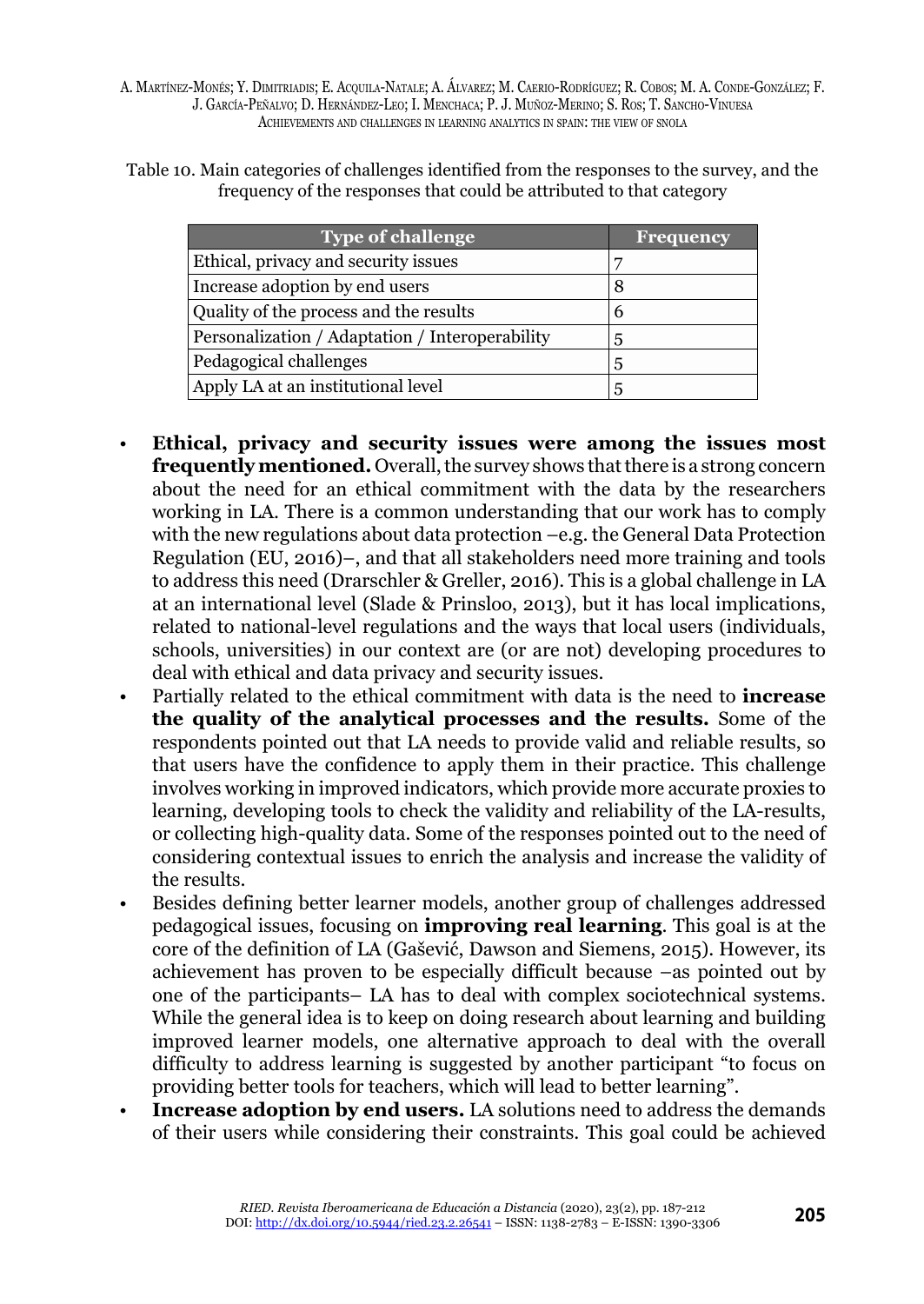by means of co-design approaches that consider the users' perspective from the outset, or by reinforcing teachers' training, thus helping to develop a culture of data-based analysis. This focus on users is shared by Ferguson et al. (2016), who pointed out that the field of LA is nowadays more represented by the "supply side" (researchers offering tools and systems) than by the "demand side" (end users), and that this should be addressed in order for LA to provide more actionable applications.

- **Increase personalization / interoperability of data and tools.** A complementary approach to increase adoption is to focus on providing tools able to adapt / to be personalized to the needs of different types of users and contexts. In this regard, one particular issue that has to be solved is to design interoperable solutions that may enable the integration of the tools in existing educational systems and may be perceived as easier to adopt by end-users.
- **Take measures to apply LA at an institutional level**. Finally, several participants pointed out the need for organizational structures to support the use of LA and help educational leaders implement these challenges. Some specific actions in this line would be to set up an institution, such as a center for data driven studies, or to promote initiatives around LA at institutional levels, like CRUE (Conference of the Spanish University Principals), which is the main link between the Universities and the Spanish Government. This problem of encouraging a wider institutional adoption can be addressed by considering the recommendations given by the SHEILA project (Tsai et al., 2018), in which a SNOLA member participated as a partner.

# **CONCLUSIONS**

SNOLA has played a main role in the promotion of LA in Spain since its foundation in 2013, through the activity carried out by the network, including the organization of conferences and LA-related events, as well as the contributions of each member group to the field. The review to the research lines reported by the members of SNOLA shows a multifaceted and intense activity, covering a wide range of topics and approaches and including connections with other LA research groups and organizations at an international level.

Most of the members of the network have a technical background. As a consequence, their research lines are mostly focused on technological contributions, as described in this paper. In spite of this bias, the members of SNOLA are aware of the global challenges in the field, are not restricted to technological issues. Among these challenges, the participants highlight the need for an ethical commitment with data; the design of systems that are able to adapt to the needs and demands of their users; and the establishment of a wider institutional framework to support and foster advances in the field. In order to face these challenges, the network might benefit from establishing connections with networks, groups, or individuals coming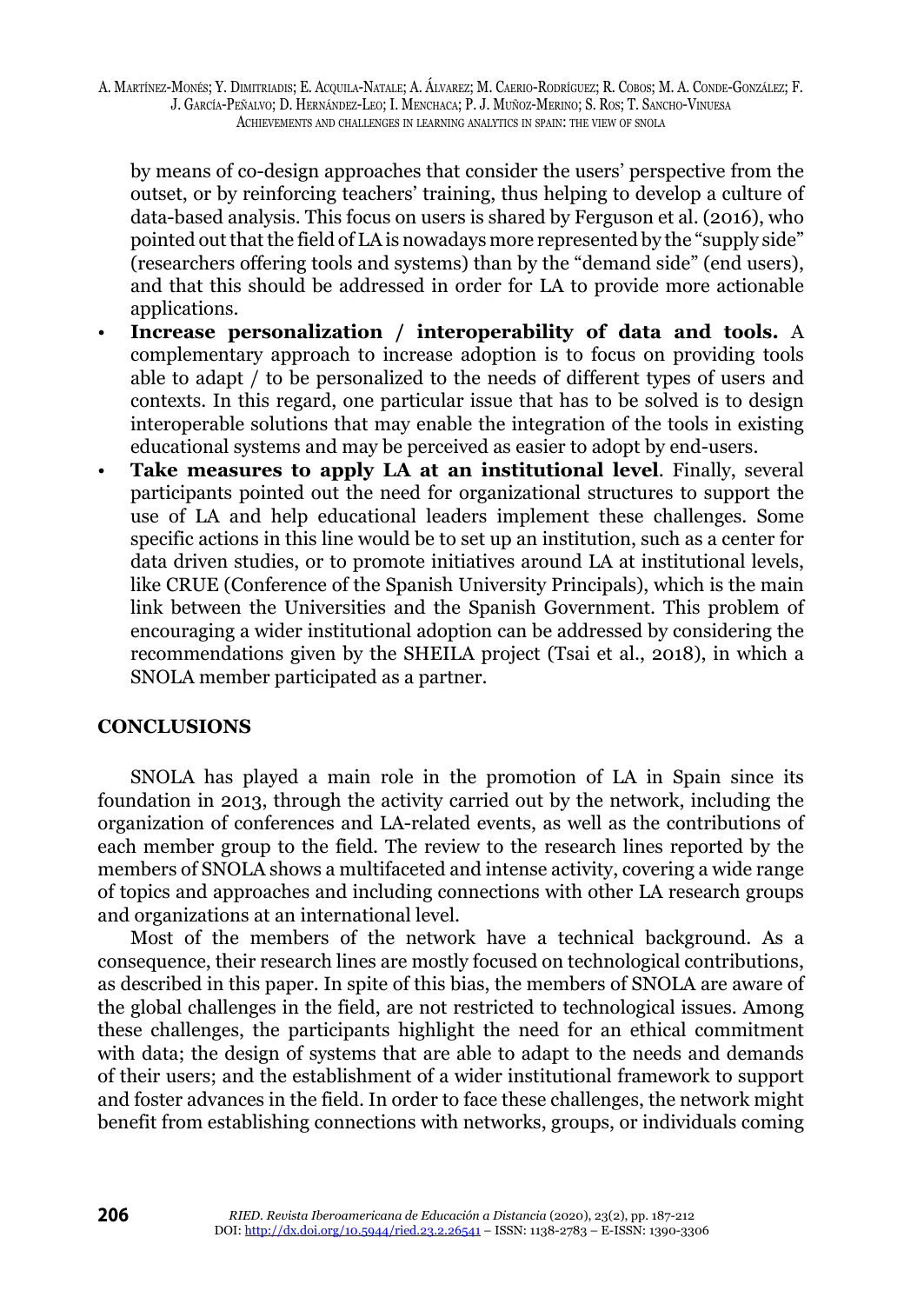from complementary fields, such as pedagogy, psychology and/or philosophy. These problems are aligned with the ones pointed out by Pelánek (2020) in a recent review of the challenges of the field at an international level.

This work is just a first step towards the analysis of the impact of SNOLA in the development of LA in our context, which may be complemented with new analyses (i.e., a study on the structure of dynamics of the network), or with a deeper discussion considering research in LA at an international level.

# **ACKNOWLEDGEMENTS**

This research has been co-funded by the National Research Agency of the Spanish Ministry of Science, Innovation and Universities and the Structural Funds (FSE and FEDER) under project grants RED2018-102725-T, TIN2017-85179-C3- 1-R, TIN2017-85179-C3-2-R, TIN2017-85179-C3-3-R and TIN2016-80172-R; by FEDER/Castille and Leon Regional Government grant VA257P18; by the Basque Government under grant number IT980-16 and by the Catalan Government under grant number 2017SGR1619. This work has been co-funded by the Madrid Regional Government, through the project e-Madrid-CM (S2018/TCS-4307), the e-Madrid-CM project is also co-financed by the Structural Funds (FSE and FEDER). D. Hernández-Leo acknowledges the support by ICREA under the ICREA Academia programme.

# **REFERENCES**

- Agudo-Peregrina, Á. F., Iglesias-Pradas, S., Conde-González, M. Á., & Hernández-García, Á. (2014). Can we predict success from log data in VLEs? Classification of interactions for learning analytics and their relation with performance in VLE-supported F2F and online learning. *Computers in Human Behavior*, *31*, 542-550. [https://doi.org/https://doi.](https://doi.org/https://doi.org/10.1016/j.chb.2013.05.031) [org/10.1016/j.chb.2013.05.031](https://doi.org/https://doi.org/10.1016/j.chb.2013.05.031)
- Alexandron, G., Ruipérez-Valiente, J. A., Chen, Z., Muñoz-Merino, P. J., & Pritchard, D. E. (2017). Copying@ Scale: Using harvesting accounts for collecting correct answers in a MOOC. *Computers & Education*, *108*, 96-114.
- Amarasinghe, I., Hernández-Leo, D., & Jonsson, A. (2019). Data-informed design parameters for adaptive collaborative scripting in across-spaces learning

situations. *User Modeling and User-Adapted Interaction*, 1-24.

- Bote-Lorenzo, M. L., & Gómez-Sánchez, E. (2018). An Approach to Build in situ Models for the Prediction of the Decrease of Academic Engagement Indicators in Massive Open Online Courses. *J. UCS*, *24*(8), 1052-1071.
- Caeiro-Rodríguez, M., Hernández-García, Á., & Muñoz-Merino, P. J. (2019). *LASI-SPAIN 2019 - Conference Proceedings*. Retrieved from [http://ceur-ws.org/Vol-](http://ceur-ws.org/Vol-2415/)[2415/](http://ceur-ws.org/Vol-2415/)
- Chaparro-Peláez, J., Iglesias-Pradas, S., Rodríguez-Sedano, F. J., & Acquila-Natale, E. (2019). Extraction, Processing and Visualization of Peer Assessment Data in Moodle. *Applied Sciences*, *10*(1). <https://doi.org/10.3390/app10010163>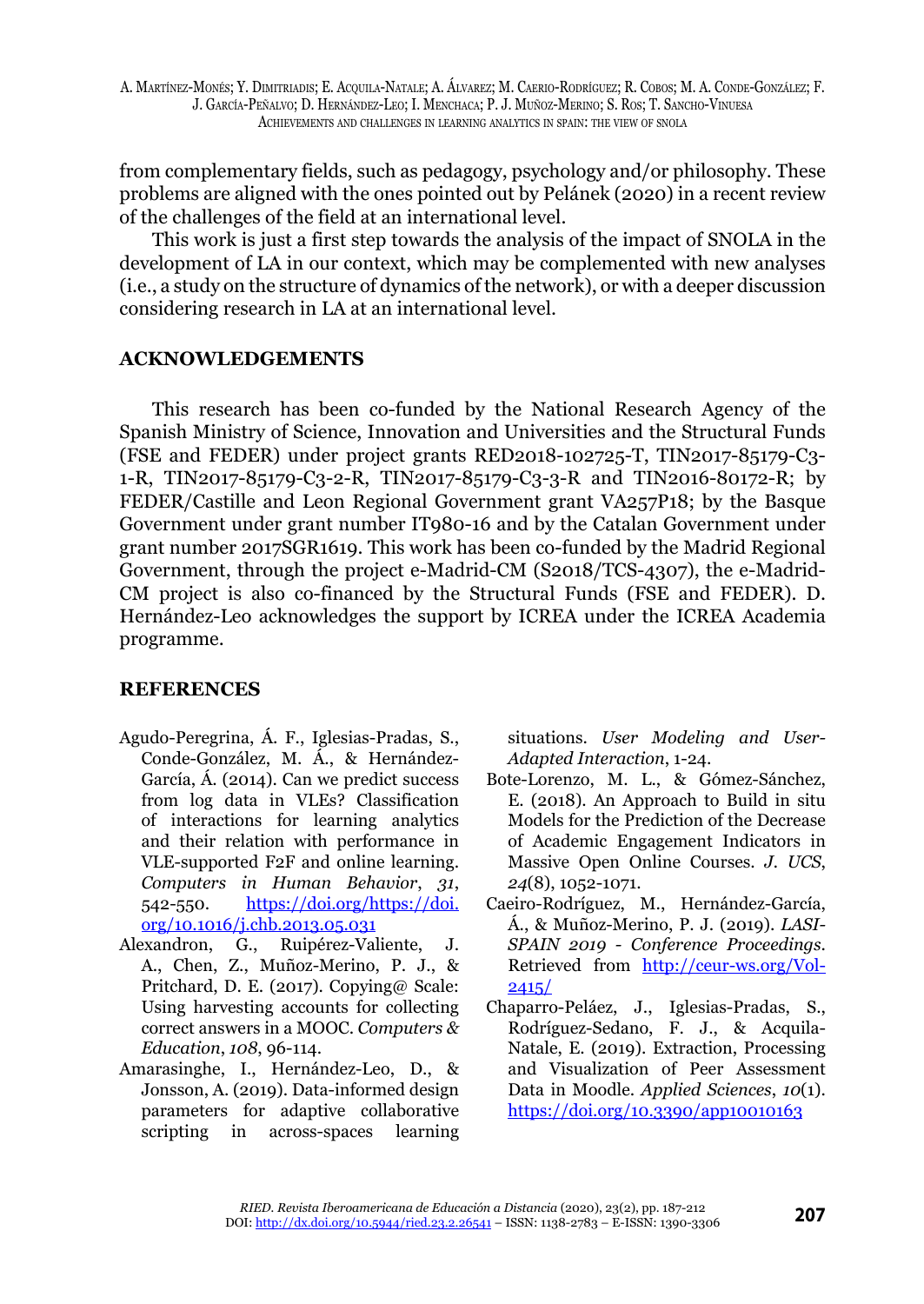- Claros, I., Cobos, R., & Collazos, C. A. (2015). An Approach Based on Social Network Analysis Applied to a Collaborative Learning Experience. *IEEE Transactions on Learning Technologies*, *9*(2), 190-195. [https://doi.org/10.1109/](https://doi.org/10.1109/TLT.2015.2453979) [TLT.2015.2453979](https://doi.org/10.1109/TLT.2015.2453979)
- Cobos, R., Gil, S., Lareo, Á., & Vargas, F. (2016). Open-DLAs: An open dashboard for learning analytics. In *L@S 2016 - Proceedings of the 3rd 2016 ACM Conference on Learning at Scale*. [https://](https://doi.org/10.1145/2876034.2893430) [doi.org/10.1145/2876034.2893430](https://doi.org/10.1145/2876034.2893430)
- Cobos, R., Jurado, F., & Blázquez-Herranz, A. (2019). A Content Analysis System that supports Sentiment Analysis for Subjectivity and Polarity detection in Online Courses. *IEEE Revista Iberoamericana de Tecnologías Del Aprendizaje*, *14*(4), 177-187. [https://doi.](https://doi.org/10.1109/rita.2019.2952298) [org/10.1109/rita.2019.2952298](https://doi.org/10.1109/rita.2019.2952298)
- Cobos, R., & Olmos, L. (2018). A Learning Analytics Tool for Predictive Modeling of Dropout and Certificate Acquisition on MOOCs for Professional Learning. In *IEEE International Conference on Industrial Engineering and Engineering Management* (Vol. 2018-Decem, pp. 1533- 1537). IEEE. [https://doi.org/10.1109/](https://doi.org/10.1109/IEEM.2018.8607541) [IEEM.2018.8607541](https://doi.org/10.1109/IEEM.2018.8607541)
- Conde, M. A., Colomo-Palacios, R., García-Peñalvo, F. J., & Larrucea, X. (2018). Teamwork assessment in the educational web of data: A learning analytics approach towards ISO 10018. *Telematics and Informatics*, *35*(3), 551-563. [https://](https://doi.org/https://doi.org/10.1016/j.tele.2017.02.001 ) [doi.org/https://doi.org/10.1016/j.](https://doi.org/https://doi.org/10.1016/j.tele.2017.02.001 ) [tele.2017.02.001](https://doi.org/https://doi.org/10.1016/j.tele.2017.02.001 )
- Conde-González, M. Á., & Hernández-García, Á. (2013). A Promised Land for Educational Decision-making?: Present and Future of Learning Analytics. In *ACM International Conference Proceeding Series* (pp. 239-243). [https://doi.](https://doi.org/10.1145/2536536.2536573) [org/10.1145/2536536.2536573](https://doi.org/10.1145/2536536.2536573)
- Conde-González, M. Á., & Hernández-García, Á. (2019). Learning Analytics: The

End of the Beginning. In *Proceedings of the Seventh International Conference on Technological Ecosystems for Enhancing Multiculturality* (pp. 248- 252). New York, NY, USA: Association for Computing Machinery. [https://doi.](https://doi.org/10.1145/3362789.3362943) [org/10.1145/3362789.3362943](https://doi.org/10.1145/3362789.3362943)

- de Arriba-Pérez, F., Caeiro-Rodríguez, M., & Santos-Gago, J. M. (2018). How do you sleep? Using off the shelf wrist wearables to estimate sleep quality, sleepiness level, chronotype and sleep regularity indicators. *Journal of Ambient Intelligence and Humanized Computing*, *9*(4), 897-917. [https://doi.org/10.1007/](https://doi.org/10.1007/s12652-017-0477-5) [s12652-017-0477-5](https://doi.org/10.1007/s12652-017-0477-5)
- Drachsler, H., & Greller, W. (2016). Privacy and Analytics – it's a DELICATE issue. A Checklist to establish trusted Learning Analytics. 6th Learning Analytics and Knowledge Conference 2016, April 25-29, 2016, Edinburgh, UK.
- EC (2016). *Learning Analytics: Key messages*. Retrieved from [https://](https://ec.europa.eu/education/sites/education/files/2016-pla-learning-analytics_en.pdf) [ec.europa.eu/education/sites/education/](https://ec.europa.eu/education/sites/education/files/2016-pla-learning-analytics_en.pdf) [files/2016-pla-learning-analytics\\_en.pdf](https://ec.europa.eu/education/sites/education/files/2016-pla-learning-analytics_en.pdf)
- EU (2016). Regulation (EU) 2016/679 of the European Parliament and of the Council of 27 April 2016 on the protection of natural persons with regard to the processing of personal data and on the free movement of such data, and repealing Directive 95/46/ EC. Off. J. Eur. Union, L119 (2016), pp. 1-88.
- Er, E., Dimitriadis, Y., & Gaseviç, D. (2019). An analytics-driven model of dialogic peer feedback. In *13th International Conference on Computer Supported Collaborative Learning (CSCL 2019)*. Lyon, France.
- Ferguson, R., Brasher, A., Clow, D., Cooper, A., Hillaire, G., Mittelmeier, J., … Vuorikari, R. (2016). Research evidence on the use of learning analytics: Implications for education policy.
- Gašević, D., Dawson, S., & Siemens, G. (2015). Let's not forget: Learning analytics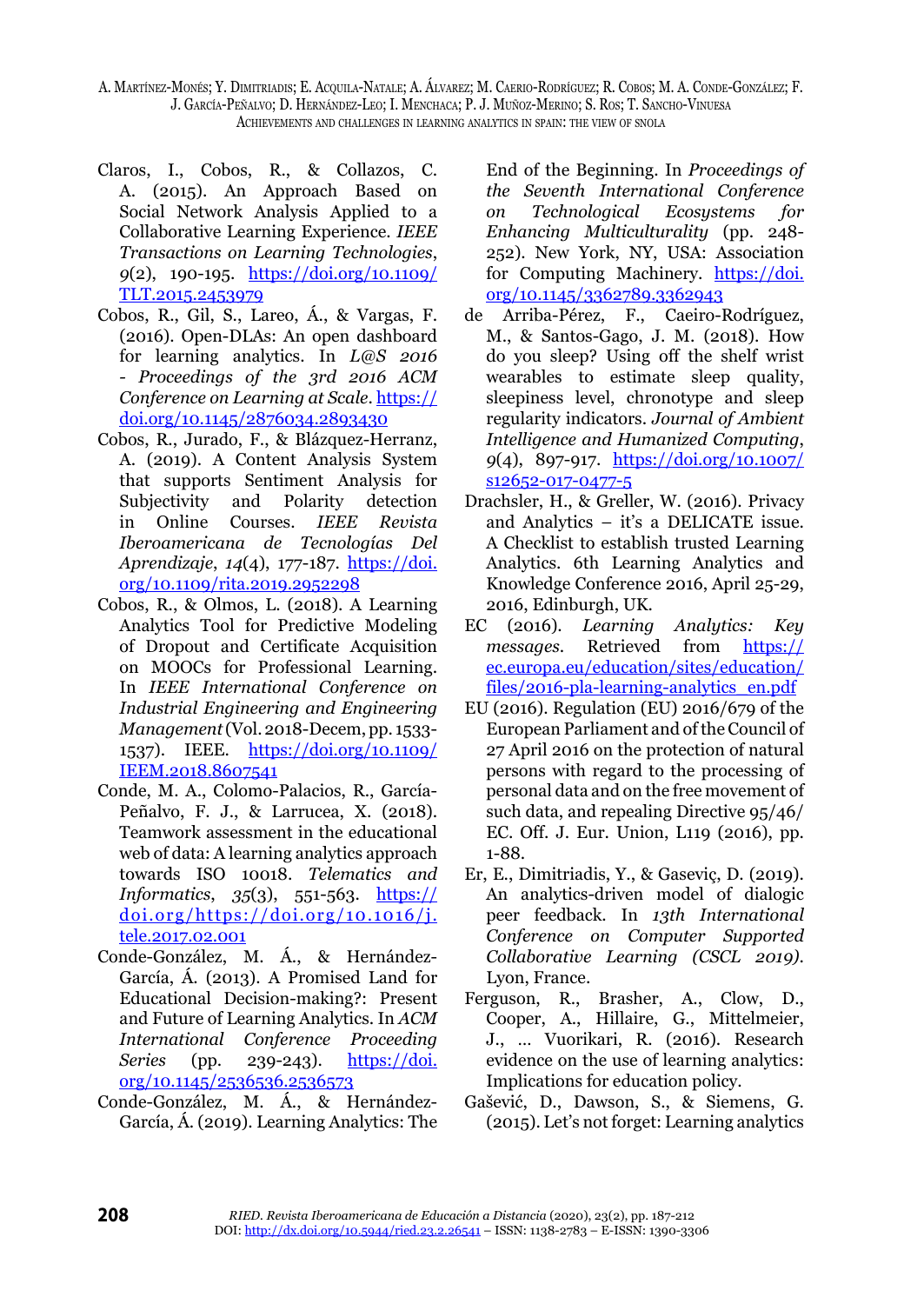are about learning. *TechTrends*, *59*(1), 64- 71.

- Gómez-Aguilar, D. A., García-Peñalvo, F. J., & Therón, R. (2014). Analítica visual en e-learning. *Profesional de La Información*, *23*(3), 236-245. [https://doi.](https://doi.org/10.3145/epi.2014.may.03) [org/10.3145/epi.2014.may.03](https://doi.org/10.3145/epi.2014.may.03)
- Guerrero-Higueras, Á. M., DeCastro-García, N., Rodriguez-Lera, F. J., Matellán, V., & Conde, M. Á. (2019). Predicting academic success through students' interaction with Version Control Systems. *Open Computer Science*, *9*(1), 243-251.
- Hernández-García, Á., Acquila-Natale, E., Chaparro-Peláez, J., & Conde, M. Á. (2018). Predicting teamwork group assessment using log data-based learning analytics. *Computers in Human Behavior*, *89*, 373-384. [https://doi.org/https://doi.](https://doi.org/https://doi.org/10.1016/j.chb.2018.07.016) [org/10.1016/j.chb.2018.07.016](https://doi.org/https://doi.org/10.1016/j.chb.2018.07.016)
- Hernández-García, Á., & Suárez-Navas, I. (2017). GraphFES: A Web Service and Application for Moodle Message Board Social Graph Extraction. In B. Kei Daniel (Ed.), *Big Data and Learning Analytics in Higher Education: Current Theory and Practice* (167-194). Cham: Springer International Publishing. [https://doi.](https://doi.org/10.1007/978-3-319-06520-5_11) [org/10.1007/978-3-319-06520-5\\_11](https://doi.org/10.1007/978-3-319-06520-5_11)
- LACE (2020). Learning Analytics Community Exchange Project Webpage, <http://www.laceproject.eu>
- Latour, B. (2005). *Reassembling the social. An introduction to actor-network-theory*. Oxford: Oxford University Press.
- Omedes, J. (2018). Learning Analytics 2018 - An updated perspective. Retrieved from [https://www.iadlearning.com/learning](https://www.iadlearning.com/learning-analytics-2018)[analytics-2018.](https://www.iadlearning.com/learning-analytics-2018)
- Manso-Vázquez, M., Caeiro-Rodríguez, M., & Llamas-Nistal, M. (2018). An xAPI Application Profile to Monitor Self-Regulated Learning Strategies. *IEEE Access*, *6*, 42467-42481.
- Martínez, J. A., Campuzano, J., Sancho-Vinuesa, T., & Valderrama, E. (2019). Predicting student performance over

time. A case study for a blended-learning engineering course. *CEUR Workshop Proceedings*, *2415*, 43–55. Retrieved from [http://ceur-ws.org/Vol-2415/paper05.](http://ceur-ws.org/Vol-2415/paper05.pdf) [pdf](http://ceur-ws.org/Vol-2415/paper05.pdf)

- Menchaca Sierra, I., Guenaga, M., & Solabarrieta, J. (2018). Learning analytics for formative assessment in engineering education. *The International Journal of Engineering Education*, *34*(3), 953-967.
- Michos, K., Hernández-Leo, D., & Albó, L. (2018). Teacher-led inquiry in technologysupported school communities. *British Journal of Educational Technology*, *49*(6), 1077-1095.
- Moreno-Marcos, P. M., Muñoz-Merino, P. J., Maldonado-Mahauad, J., Pérez-Sanagustín, M., Alario-Hoyos, C., & Delgado Kloos, C. D. (2020). Temporal analysis for dropout prediction using selfregulated learning strategies in self-paced MOOCs. *Computers & Education*, *145*, 103728.
- Muñoz-Merino, P. J., Novillo, R. G., & Delgado Kloos, C. D. (2018). Assessment of skills and adaptive learning for parametric exercises combining knowledge spaces and item response theory. *Applied Soft Computing*, *68*, 110-124.
- Papamitsiou, Z., Giannakos, M., and Ochoa, X. (2020). From childhood to maturity: Are we there yet?: Mapping the intellectual progress in learning analytics during the past decade, in *Proceedings of the Tenth International Conference on Learning Analytics & Knowledg*e (pp. 559-568). [https://doi.](https://doi.org/10.1145/3375462.3375519) [org/10.1145/3375462.3375519](https://doi.org/10.1145/3375462.3375519)
- Pelánek, R (2020). Learning Analytics Challenges: Trade-offs, Methodology, Scalability, In *Proceedings of the Tenth International Conference on Learning Analytics & Knowledge,*  (pp. 554-558). [https://doi.](https://doi.org/10.1145/3375462.3375463) [org/10.1145/3375462.3375463](https://doi.org/10.1145/3375462.3375463)
- Peña-Ayala, A. (2018). Learning analytics: A glance of evolution, status, and trends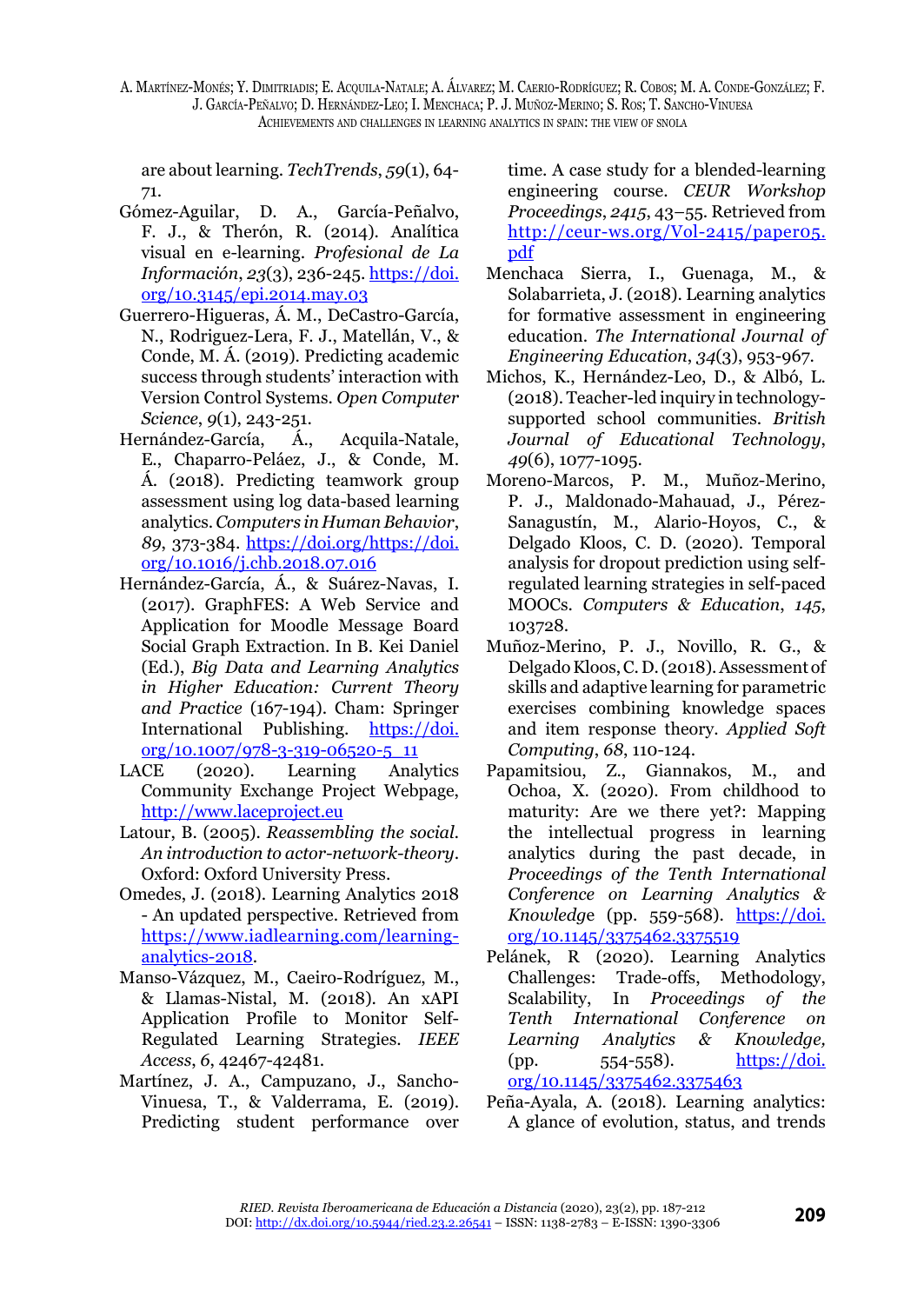according to a proposed taxonomy. *WIREs Data Mining and Knowledge Discovery*, *8*(3), e1243. [https://doi.org/10.1002/](https://doi.org/10.1002/widm.1243) [widm.1243](https://doi.org/10.1002/widm.1243)

- Rodríguez-Triana, M. J., Martínez-Monés, A., Asensio-Pérez, J. I., & Dimitriadis, Y. (2015). Scripting and monitoring meet each other: Aligning learning analytics and learning design to support teachers in orchestrating CSCL situations. *British Journal of Educational Technology*, *46*(2), 330-343.
- Ros, S., Lázaro, J. C., Robles-Gómez, A., Caminero, A. C., Tobarra, L., & Pastor, R. (2017). Analyzing Content Structure and Moodle Milestone to Classify Student Learning Behavior in a Basic Desktop Tools Course. In *Proc. of Intl. Conference Technological Ecosystems for Enhancing Multiculturality (TEEM)*. Cádiz, Spain.
- Rubio-Fernández, A., Muñoz-Merino, P. J., & Delgado Kloos, C. (2019). A learning analytics tool for the support of the flipped classroom. *Computer Applications in Engineering Education*, *27*(5), 1168-1185.
- Ruipérez-Valiente, J. A., Muñoz-Merino, P. J., Leony, D., & Delgado Kloos, C. (2015). ALAS-KA: A learning analytics extension for better understanding the learning process in the Khan Academy platform. *Computers in Human Behavior*, *47*, 139- 148.
- Ruiz, S., Urretavizcaya, M., Rodríguez, C., & Fernández-Castro, I. (2018). Predicting students' outcomes from emotional response in the classroom and attendance. *Interactive Learning Environments*, 1–23. [https://doi.org/10.1080/10494820](https://doi.org/10.1080/10494820.2018.1528282) [.2018.1528282](https://doi.org/10.1080/10494820.2018.1528282)
- Slade, S., & Prinsloo, P. (2013). Learning analytics ethical issues and dilemmas. *American Behavioral Scientist*, *57*(10), 1510-15
- SOLAR (2020). Society for Learning Analytics Research webpage: [http://](http://solaresearch.org) [solaresearch.org](http://solaresearch.org)
- SNOLA (2020). Spanish Network of Learning Analytics:<http://www.snola.es>
- Tobarra, L., Ros, S., Hernández, R., Robles-Gómez, A., Caminero, A. C., & Pastor, R. (2014). Integrated Analytic dashboard for virtual evaluation laboratories and collaborative forums. In *2014 XI Tecnologías Aplicadas a la Enseñanza de la Electrónica (Technologies Applied to Electronics Teaching) (TAEE)* (pp. 1-6).
- Tobarra, L., Ros, S., Hernández, R., Robles-Gómez, A., Pastor, R., Caminero, A. C., … Claramonte, J. (2017). Analyzing Students' Behavior in UNED-COMA MOOCs. In *LASI-SPAIN* (pp. 124–137).
- Tsai, Y.-S., Gašević, D., Whitelock-Wainwright, A., Muñoz-Merino, P. J., Moreno-Marcos, P. M., Fernández, A. R., … others. (2018). SHEILA: Support Higher Education to Integrate Learning Analytics.
- Vázquez-Ingelmo, A., García-Peñalvo, F. J., & Therón, R. (2019). Taking advantage of the software product line paradigm to generate customized user interfaces for decision-making processes: A case study on university employability. *PeerJ Computer Science*, *5*. [https://doi.](https://doi.org/10.7717/peerj-cs.203) [org/10.7717/peerj-cs.203](https://doi.org/10.7717/peerj-cs.203)
- Villamañe, M., Alvarez, A., & Larrañaga, M. (2020). CASA, An Architecture to Support Complex Assessment Scenarios. *IEEE Access*. [https://doi.org/10.1109/](https://doi.org/10.1109/ACCESS.2020.2966595) [ACCESS.2020.2966595](https://doi.org/10.1109/ACCESS.2020.2966595)
- Villamañe, M., Larrañaga, M., & Álvarez, A. (2017). Rating monitoring as a means to mitigate rater effects and controversial evaluations. In *Proceedings of the 5th International Conference on Technological Ecosystems for Enhancing Multiculturality- TEEM 2017* (pp. 1-8). Cádiz, Spain: ACM Press. [https://doi.](https://doi.org/10.1145/3144826.3145389) [org/10.1145/3144826.3145389](https://doi.org/10.1145/3144826.3145389)
- Vujovic, M., & Hernández-Leo, D. (2019). Shall We Learn Together in Loud Spaces? Towards Understanding the Effects of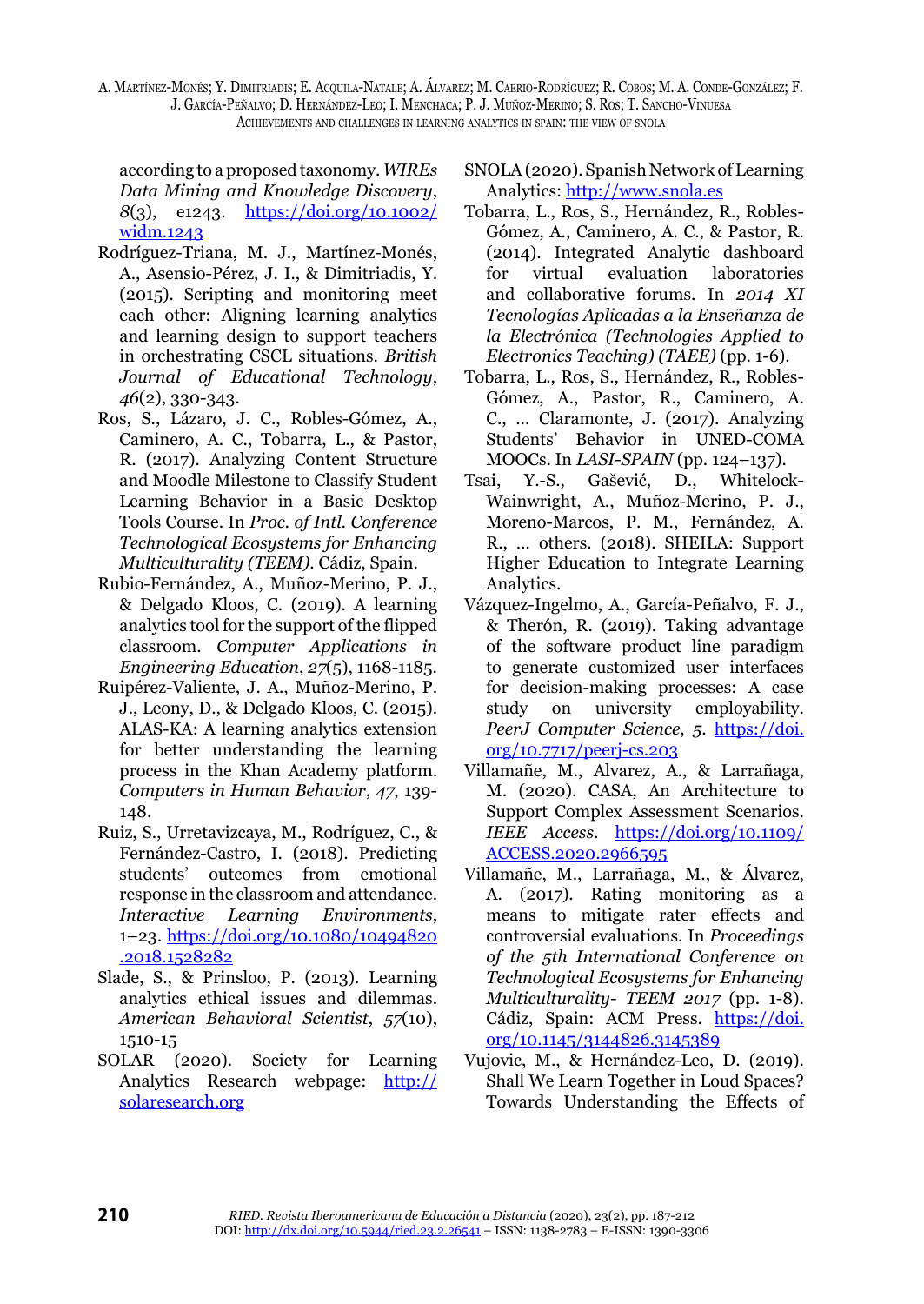|        | Sound in Collaborative Learning, 891- |  |  |
|--------|---------------------------------------|--|--|
| - 892. |                                       |  |  |
|        | $U = V - \sum_{i=1}^{n} U_i$          |  |  |

Wiley, K., Dimitriadis, Y., Bradford, M., & Linn, M. (2020). From Theory to Action: Developing and Evaluating Learning Analytics for Learning Design. In *Learning Analytics and Knowledge Conference (LAK 2020)*. Frankfurt, Germany

#### **ACADEMIC AND PROFESSIONAL PROFILE OF THE AUHORS**

**Alejandra Martínez Monés** is Associate Professor at the Department of Computer Science (Universidad de Valladolid). She is a member of the GSIC research group. <http://orcid.org/0000-0003-3201-0345> E-mail: [amartine@infor.uva.es](mailto:amartine@infor.uva.es)

**Yannis Dimitriadis** is a Full Professor at the Department of Signal Theory, Communications and Telematics Engineering, Universidad de Valladolid, and coordinator of the GSIC research group.<http://orcid.org/0000-0001-7275-2242> E-mail: [yannis@tel.uva.es](mailto:yannis@tel.uva.es)

**Dr. Emiliano Acquila-Natale** is Assistant Professor at the Department of Organization Engineering, Business Administration and Statistics (School of Telecommunication Engineering, Universidad Politécnica de Madrid). [http://orcid.](http://orcid.org/0000-0003-2164-8386) [org/0000-0003-2164-8386](http://orcid.org/0000-0003-2164-8386)

E-mail: [emiliano.acquila@upm.es](mailto:emiliano.acquila@upm.es)

**Ainhoa Álvarez** is a faculty member of the Computer Languages and Systems' Department at the University of the Basque Country UPV/EHU. [http://orcid.](http://orcid.org/0000-0003-0735-5958) [org/0000-0003-0735-5958](http://orcid.org/0000-0003-0735-5958) E-mail: [ainhoa.alvarez@ehu.eus](mailto:ainhoa.alvarez@ehu.eus)

**Manuel Caeiro Rodríguez** is faculty member of the Department of Telematic Engineering at the University of Vigo. He is member of the research group of Telematic Engineering Systems.<http://orcid.org/0000-0002-2784-6060> E-mail: [mcaeiror@gmail.com](mailto:mcaeiror@gmail.com)

**Ruth Cobos** is Associate Professor at the Department of Computer Science Engineering of Universidad Autónoma de Madrid. She is member of the GHIA research group. <http://orcid.org/0000-0002-3411-3009> E-mail: [ruth.cobos@uam.es](mailto:ruth.cobos@uam.es)